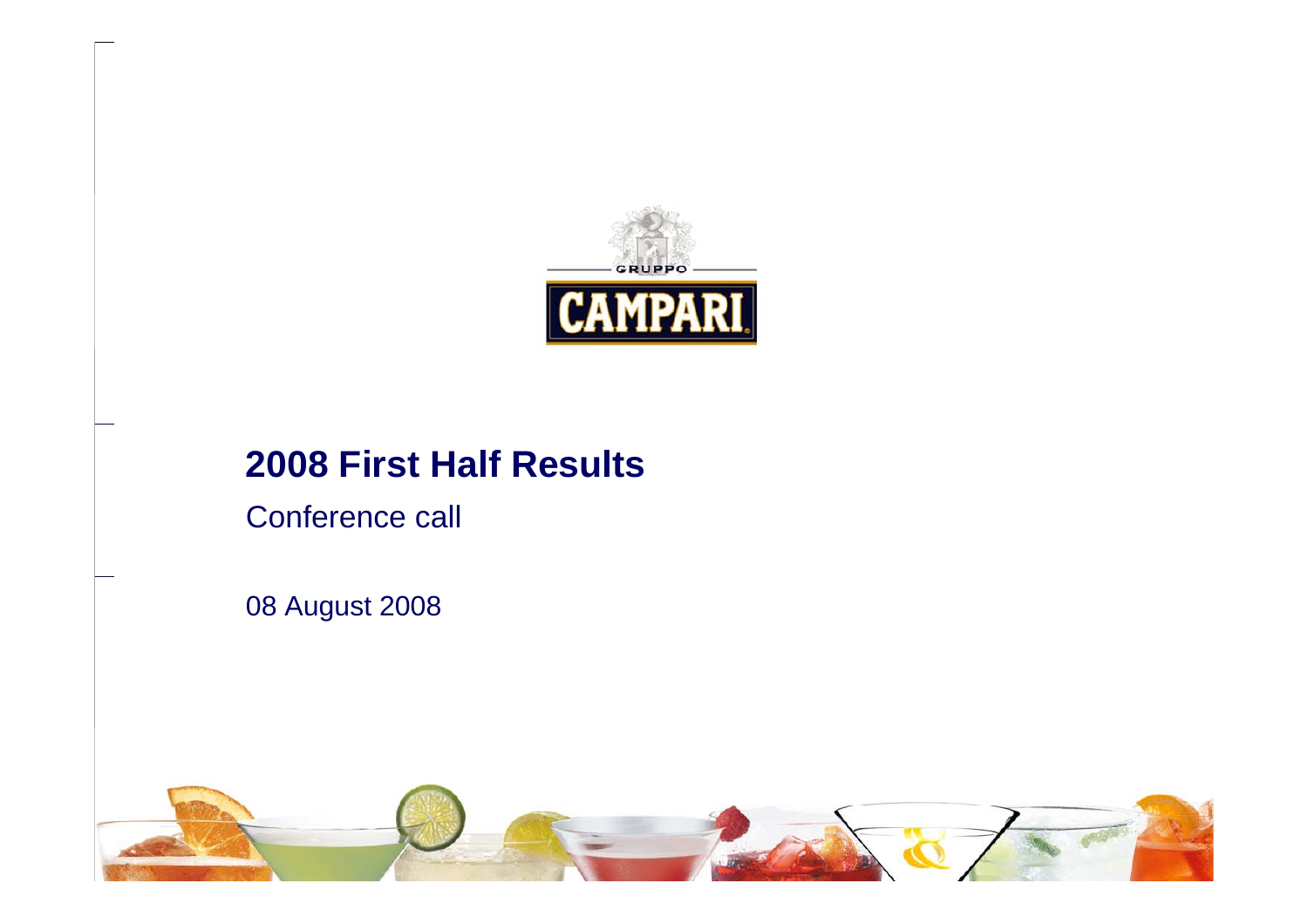## Results highlights and sales review

Bob Kunze-Concewitz, CEO



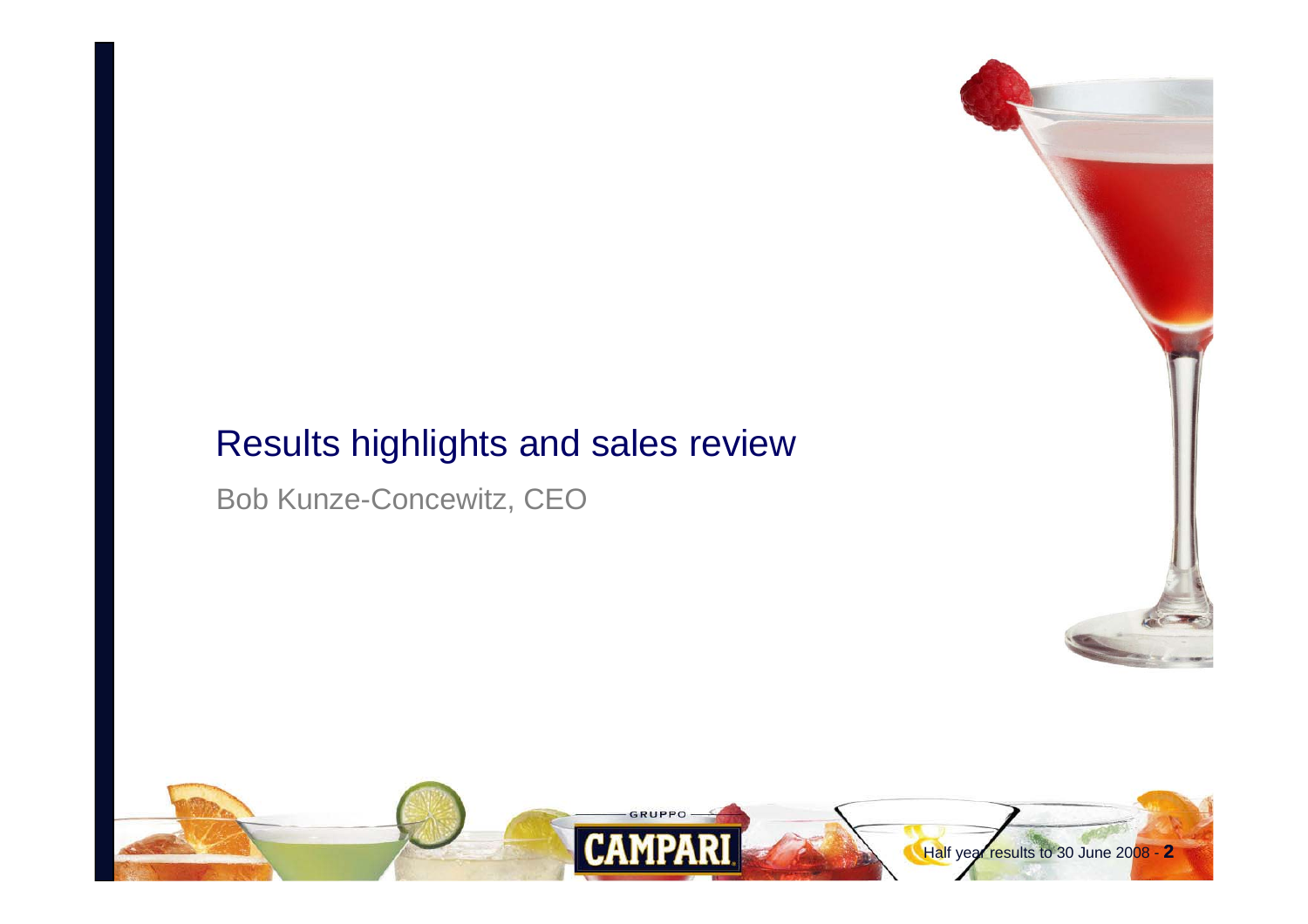## First half ended 30 June 2008 - Highlights

|                                   | H <sub>1</sub> 2008<br>$\epsilon$ million | % change<br>at actual forex | % change<br>at constant forex | % change<br>organic growth |
|-----------------------------------|-------------------------------------------|-----------------------------|-------------------------------|----------------------------|
| <b>Net sales</b>                  | 431.2                                     | $-2.1\%$                    | 0.3%                          | 3.0%                       |
| <b>Contribution after A&amp;P</b> | 162.2                                     | 1.6%                        | 4.4%                          |                            |
| <b>EBITDA before one-off's</b>    | 100.4                                     | $-2.0%$                     | 1.0%                          |                            |
| <b>EBITDA</b>                     | 102.0                                     | 1.2%                        | 4.2%                          |                            |
| <b>EBIT before one-off's</b>      | 90.8                                      | $-2.1\%$                    | $1.1\%$                       | 4.1%                       |
| <b>Operating profit = EBIT</b>    | 92.5                                      | 1.5%                        | 4.6%                          |                            |
| <b>Group net profit</b>           | 59.8                                      | 5.1%                        | 7.4%                          |                            |

- > **Solid and improving performance** in a very tough environment (weak consumer confidence and poor weather conditions)
- >Despite tough comps **organic growth accelerated**, as expected, in Q2
- >**Improved mix, leading to improved gross margins**
- >Continuing to **strengthen go-to-market capabilities**

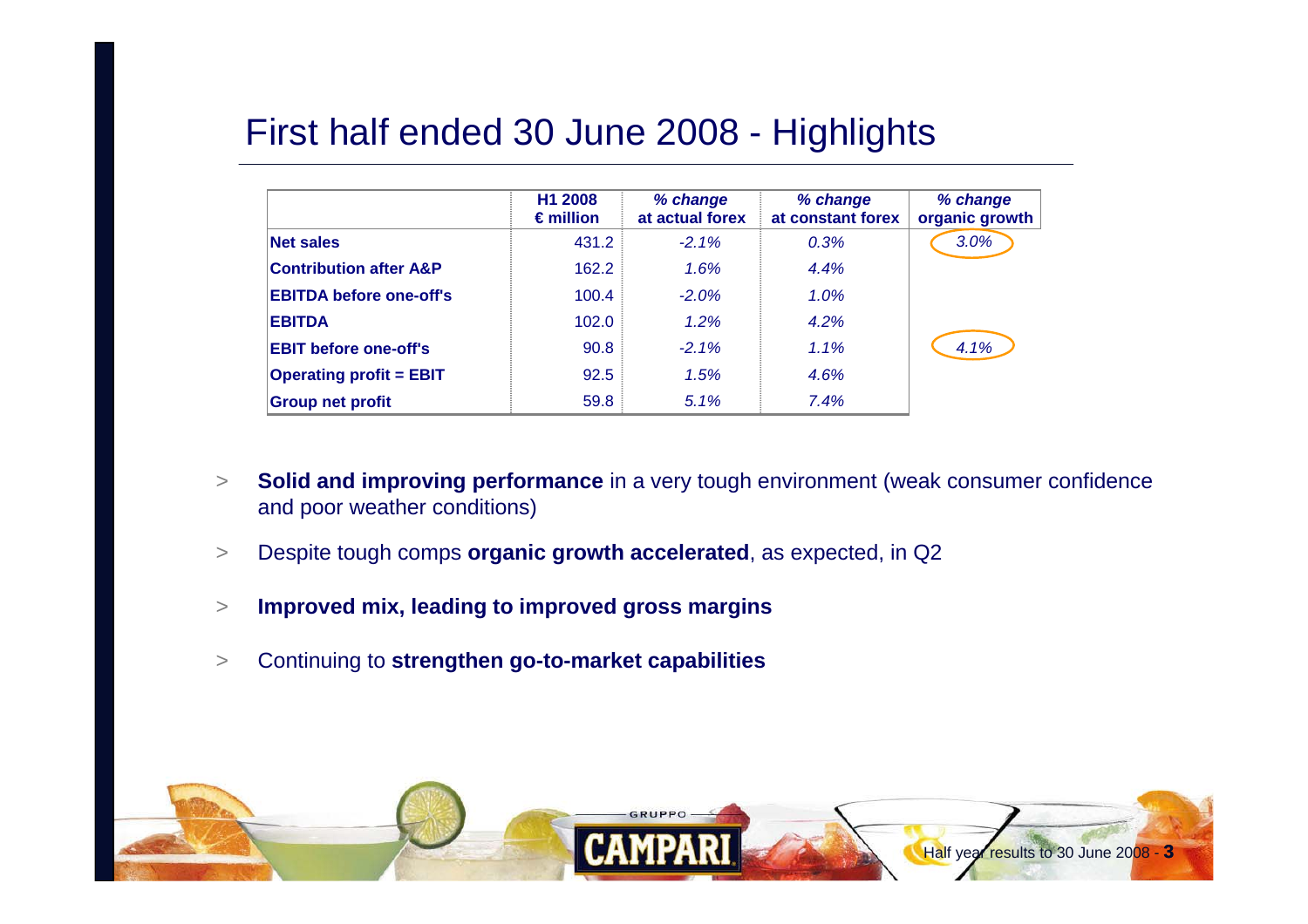## 2008 First half net sales - Growth drivers



- >Organic growth is in line with our expectation, driven by accelerated Q2 performance: +4.2%
- > Negative change in perimeter related to termination of Tequila 1800, partly offset by positive contribution of Cabo Wabo, X-Rated, Bowmore and Flor de Cana
- >Negative foreign exchange impact was attributable to significant US Dollar decline (-13.2%)

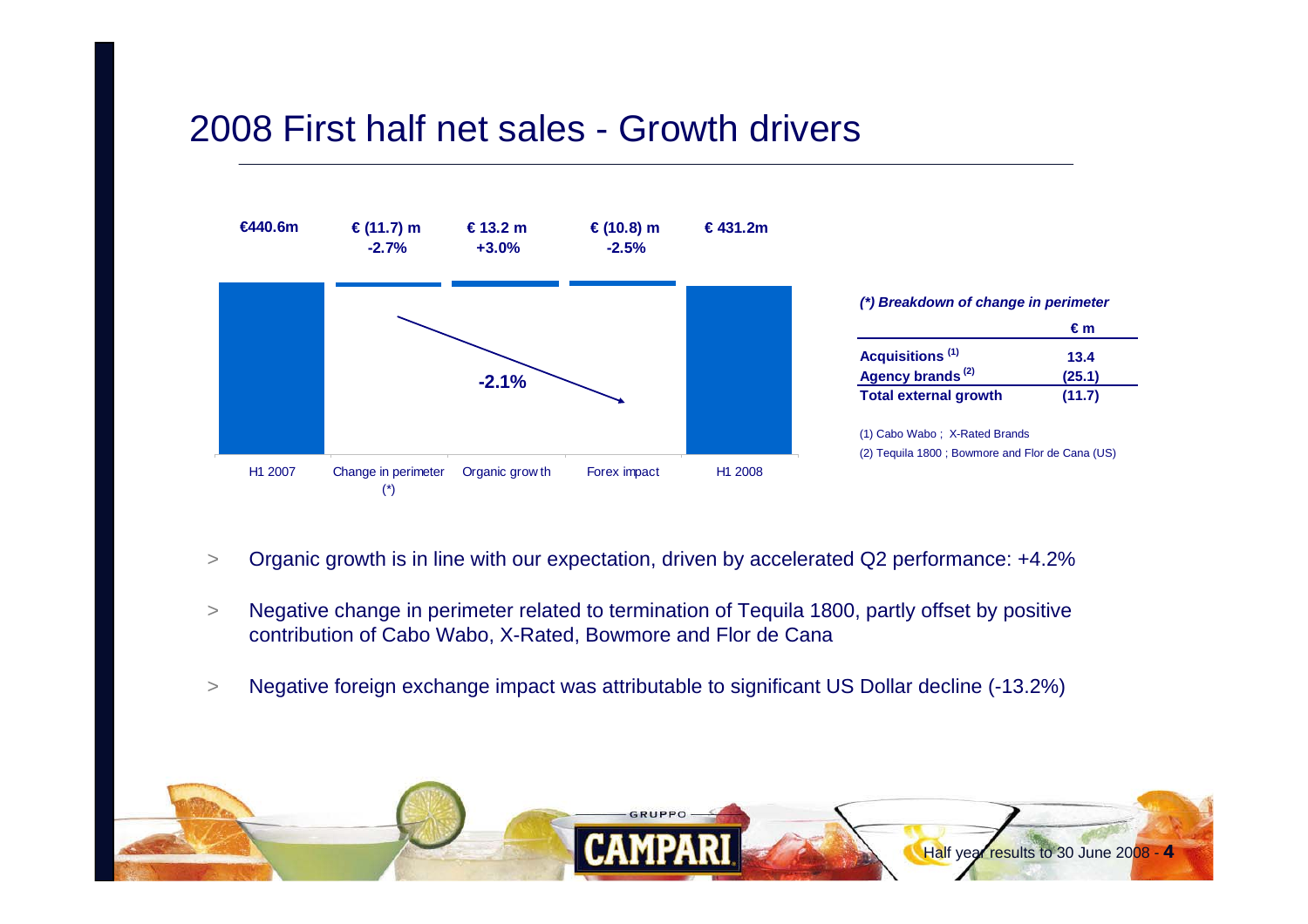## Net sales analysis by region

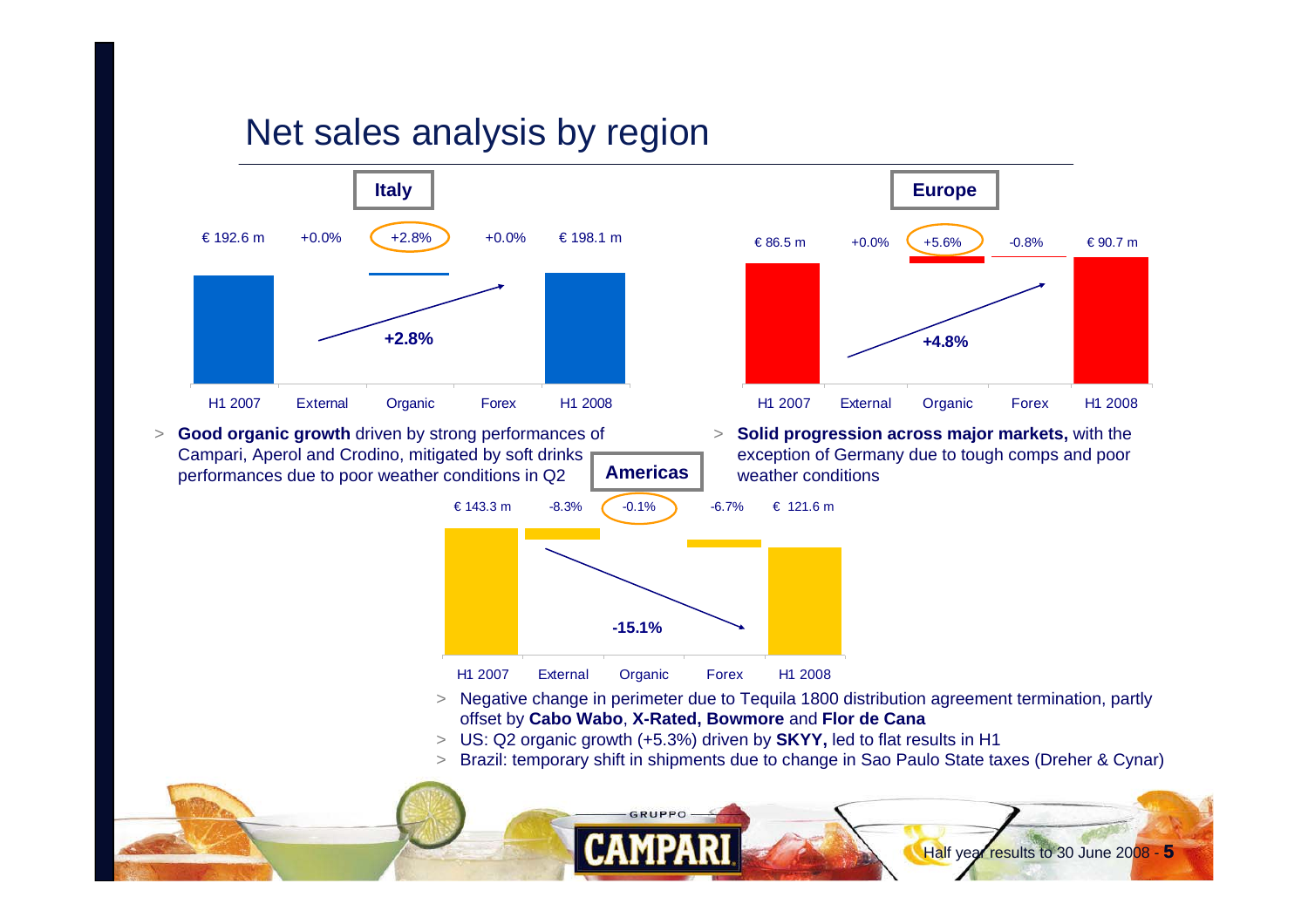## Net sales analysis by segment



> Overall organic sales driven by strong results of key brands, Campari, SKYY, Aperol, mitigated by Dreher weak performance

 $>$  Negative change in perimeter due to Tequila 1800 distribution agreement termination, partly offset by **Cabo Wabo**, **X-Rated, Bowmore** and **Flor de Cana**



> Good performance of Cinzano, Sella & Mosca and Mondoro, with recovery of Riccadonna



 $>$  Strong performance of **Crodino** (+6.8%) mitigated by weak results of **carbonated soft drinks**(-5.6%), due to Q2 poor weather conditions

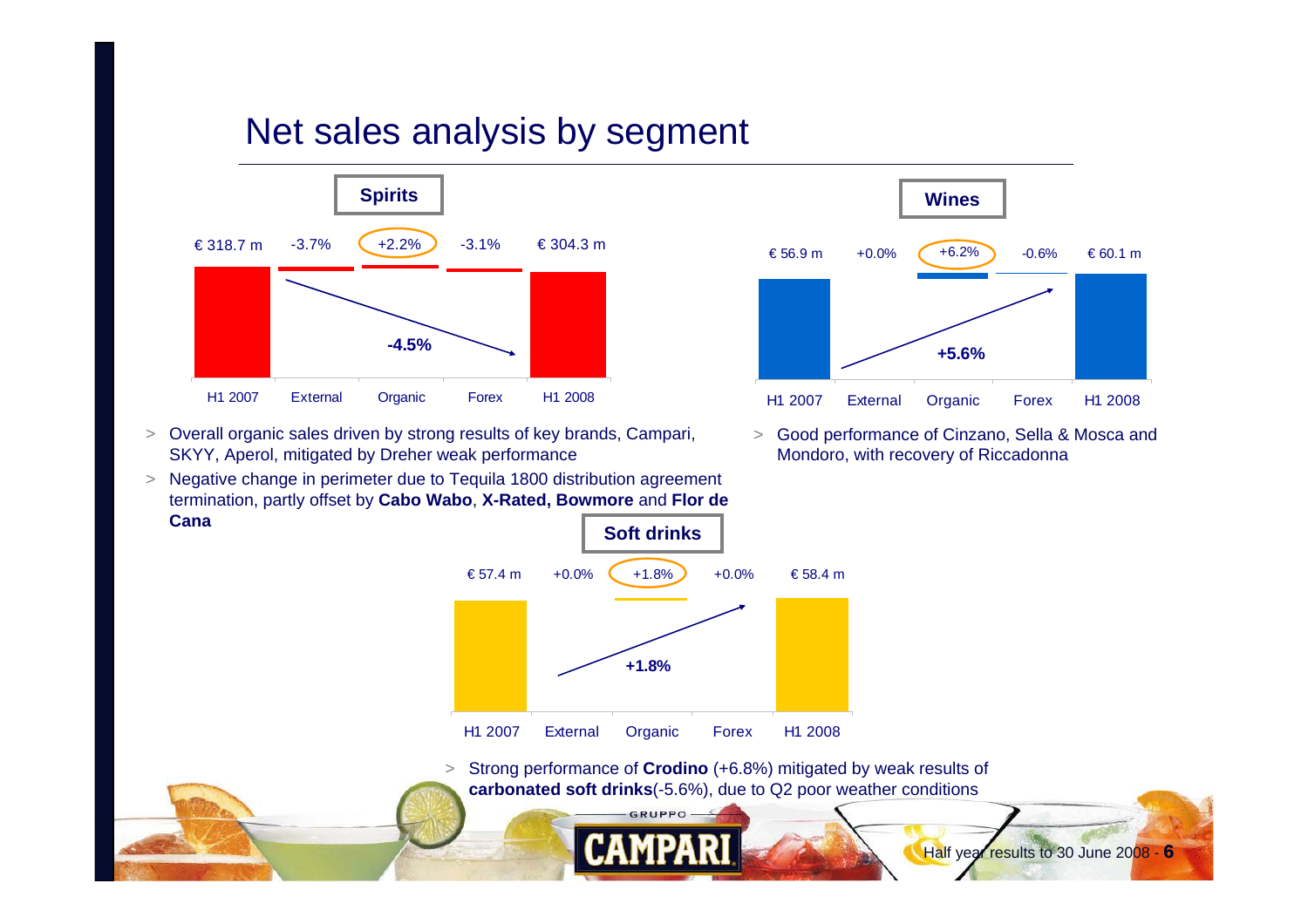### Net sales breakdown

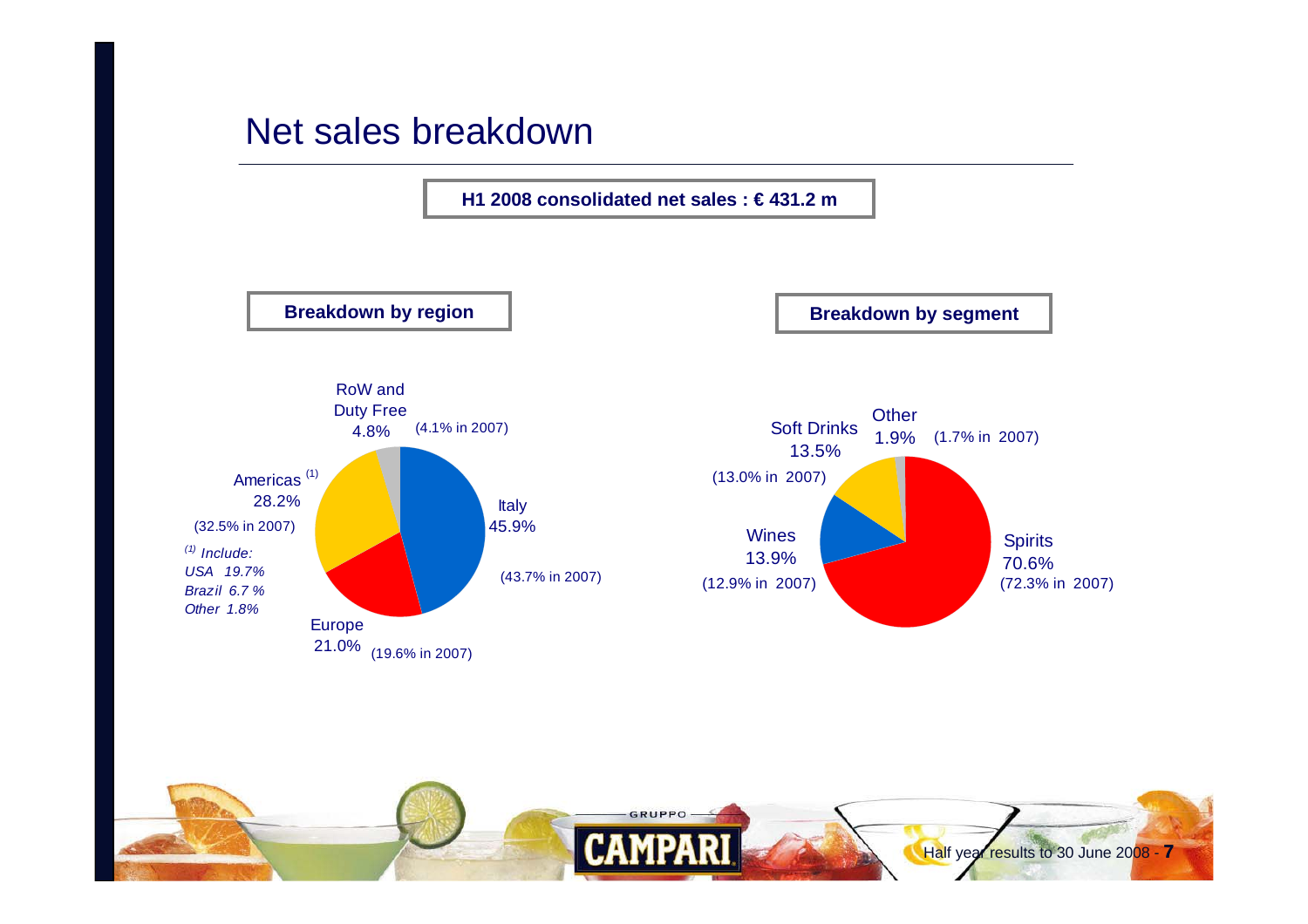### Review of main brands

|                         | Sales as % of<br><b>Group</b><br>H <sub>1</sub> 2008 | % change in sales value<br>H1 2008 / H1 2007 |              |                                                                                                                                                                                                                          |
|-------------------------|------------------------------------------------------|----------------------------------------------|--------------|--------------------------------------------------------------------------------------------------------------------------------------------------------------------------------------------------------------------------|
| <b>Spirits</b>          | at actual FX                                         | at constant FX                               | at actual FX |                                                                                                                                                                                                                          |
| <b>Campari</b>          | 14%                                                  | 4.8%                                         | 4.3%         | > Strong performance driven by positive momentum across all markets except Germany                                                                                                                                       |
| <b>SKYY</b>             | 12%                                                  | 8.5%                                         |              | $-4.4\%$ > Strong result driven by successful core repackaging and Infusions launch. Sell-in benefited<br>from consumer shift on off-trade                                                                               |
| <b>CampariSoda</b>      | 9%                                                   | $-1.1\%$                                     | -1.1%        | > Q2 weak results on tough comps                                                                                                                                                                                         |
| <b>Aperol</b>           | 6%                                                   | 12.0%                                        | 12.0%        | > Continued double digit organic growth driven by strong performance in Italy, Germany and<br>Austria                                                                                                                    |
| <b>Brazilian brands</b> | 4%                                                   | $-15.8\%$                                    |              | -11.8% > Mixed results: strong performance in admix whiskies offset by short term drop in Dreher<br>shipments due to a tax change in Sao Paulo State. However all brands continue to show positive<br>consumption trends |
| Cynar                   | 1%                                                   | $-8.5%$                                      | -7.8%        | > Good performance in Europe mitigated by weak shipments in Brazil (tax changes)                                                                                                                                         |
| <b>Glen Grant</b>       | 2%                                                   | -0.6%                                        | $-1.1\%$     | > Results in line with last year after a good Q2                                                                                                                                                                         |

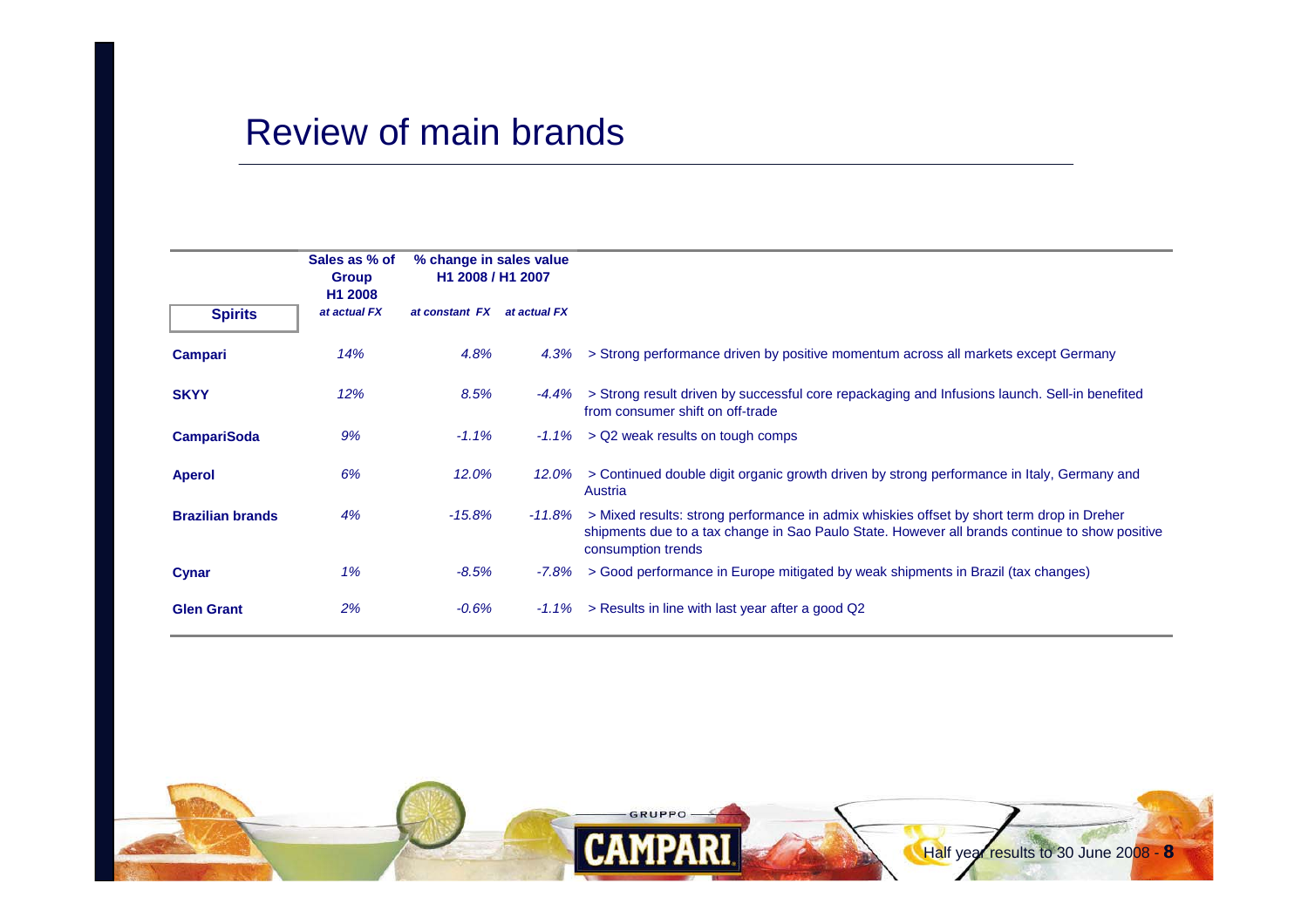## Review of main brands (cont'd)

|                                    | Sales as % of<br><b>Group</b><br>H <sub>1</sub> 2008 | % change in sales value<br>H1 2008 / H1 2007 |              |                                                                                        |
|------------------------------------|------------------------------------------------------|----------------------------------------------|--------------|----------------------------------------------------------------------------------------|
| <b>Wines</b>                       | at actual FX                                         | at constant FX                               | at actual FX |                                                                                        |
| <b>Cinzano</b><br>sparkling wines  | 4%                                                   | 4.8%                                         | 4.4%         | > Solid performance across all markets                                                 |
| <b>Cinzano</b><br><b>vermouths</b> | 4%                                                   | 5.6%                                         | 4.2%         | > Solid performance across all markets                                                 |
| <b>Sella &amp; Mosca</b>           | 3%                                                   | 5.3%                                         | 5.3%         | > Strong results driven by Italy and US                                                |
| <b>Soft drinks</b>                 |                                                      |                                              |              |                                                                                        |
| <b>Crodino</b>                     | 9%                                                   | 6.5%                                         | 6.5%         | > Continued very positive momentum, reflecting sustained ATL share of voice leadership |

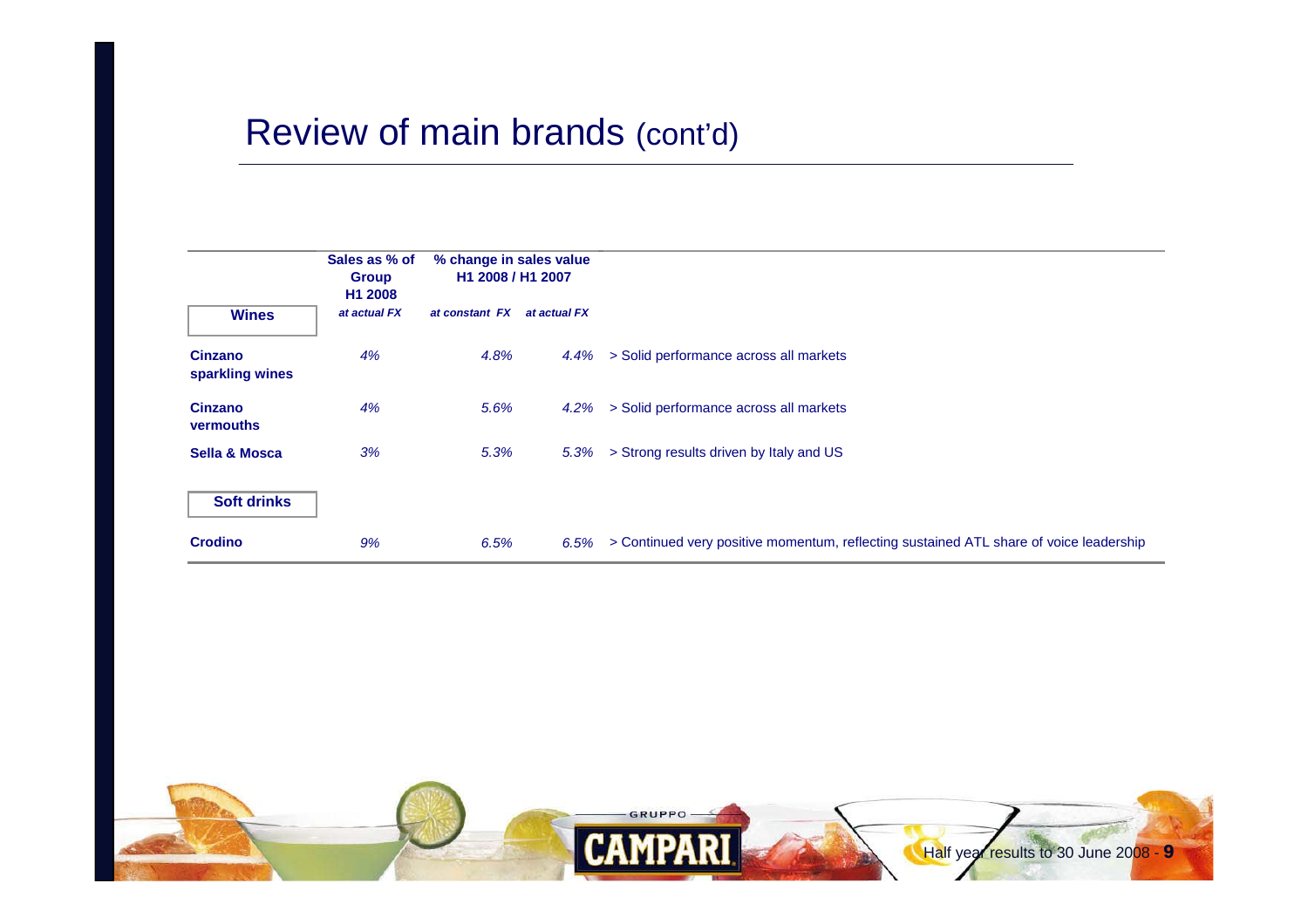# Analysis of CAAP by business area

Paolo Marchesini, CFO

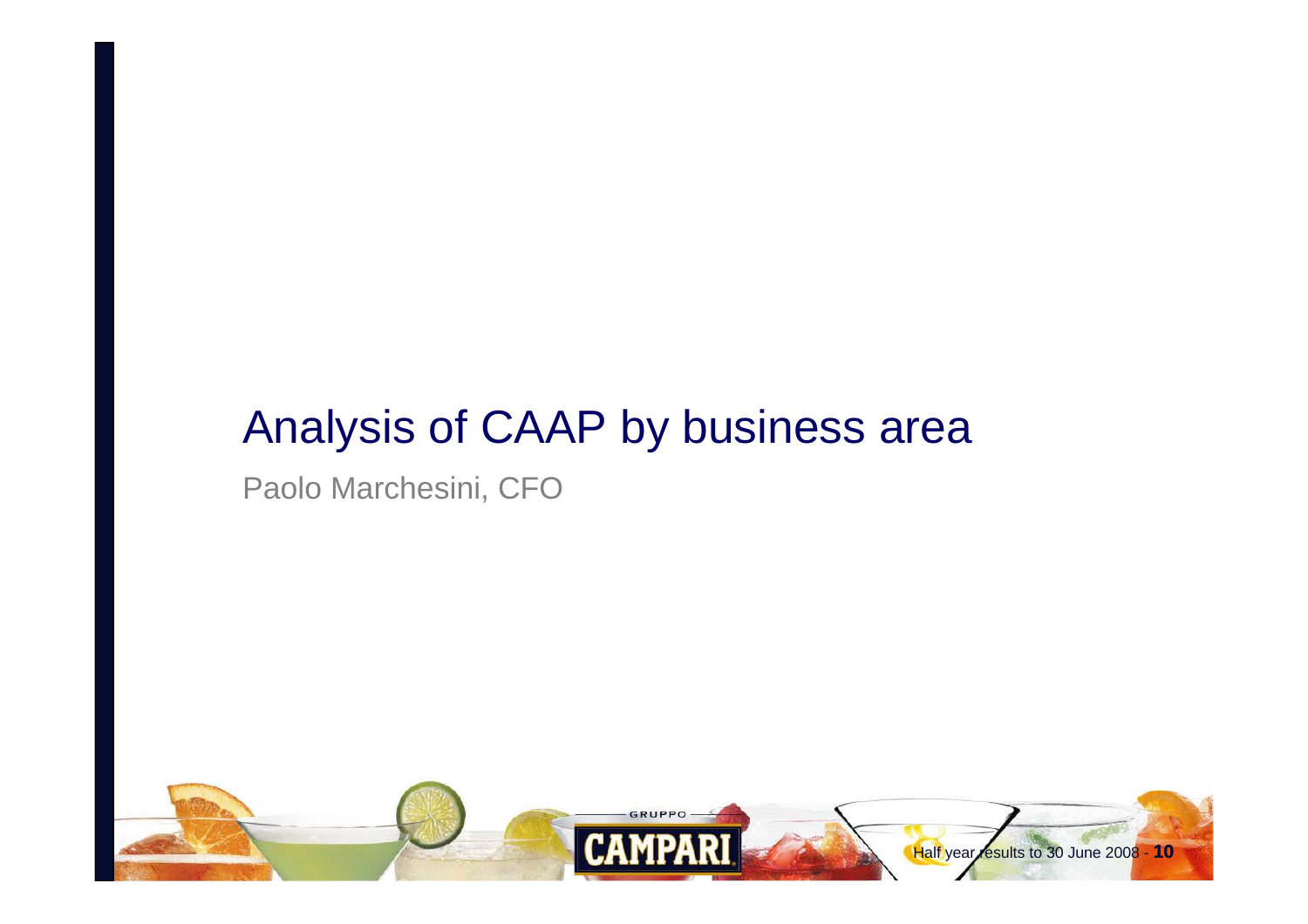# Consolidated CAAP (Contribution after A&P) (1)



(1) According to new P&L format introduced in 2008, analysis of CAAP replaces analysis of Trading profit. CAAP = Net sales, less COGS ( cost of materials + production costs + distribution expenses), less Advertising & Promotion.

- >**Improved mix**: CAAP organic growth (+5.3%) higher than net sales one (+3.0%)
- >Net sales negative **perimeter effect** (-2.7%) **almost offset** at CAAP level (-0.8%)
- >FX rates still affecting CAAP (-2.8%)

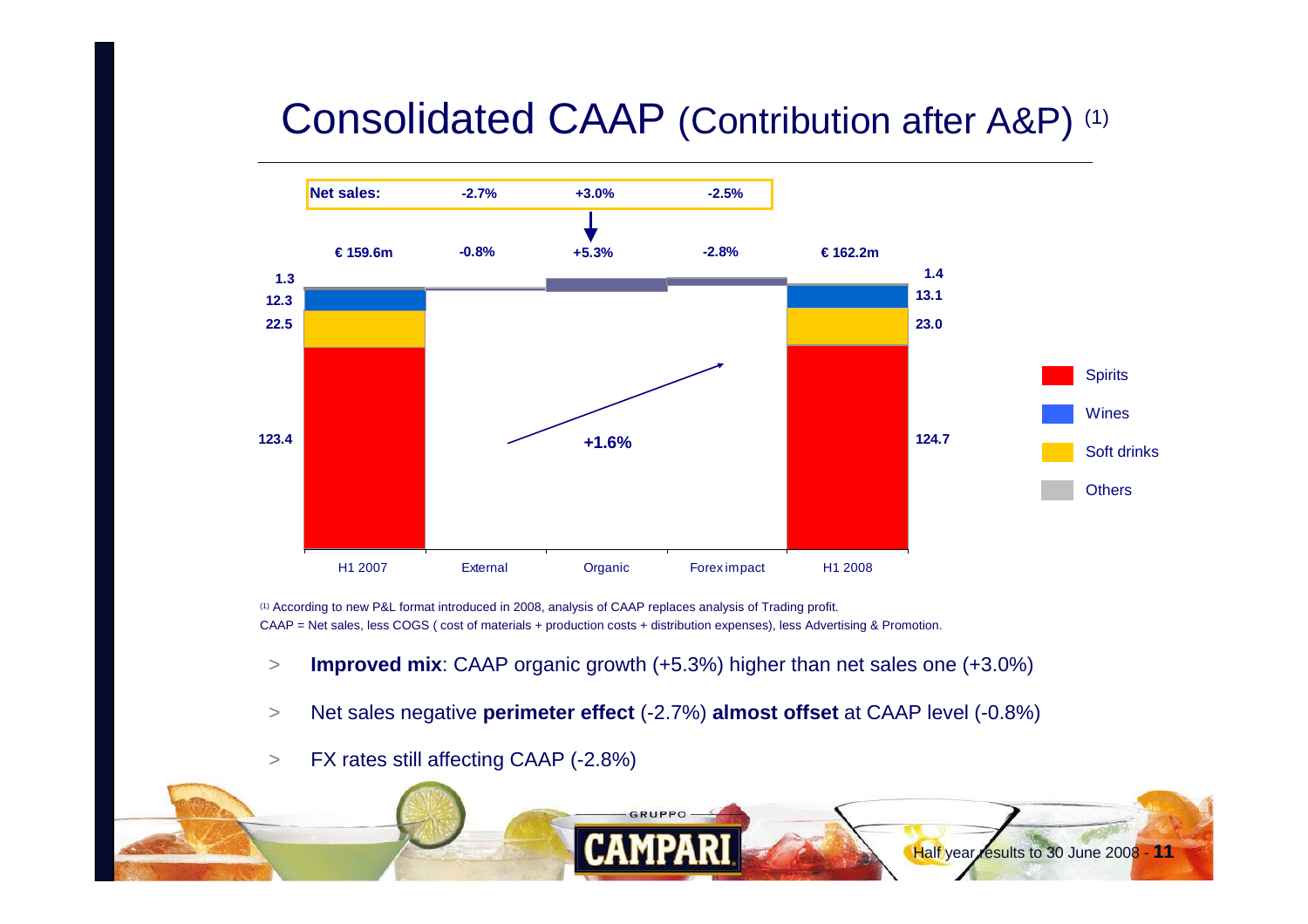# Spirits - CAAP analysis (1)



- >**Margin improvement driven by mix**: +4.0% organic growth in gross margin vs. +2.2% organic growth in sales
- $>$  Below gross margin, further improvement of organic growth (CAAP: +5.4%) due to **different phasing of A&P investments**
- $>$ FX rates negatively impacted sales and profit by 3.1% and 3.2% respectively (mainly **translation effects**)

(1) See supplementary schedule #4 for reclassification of H1 2007 segment analysis according to new format

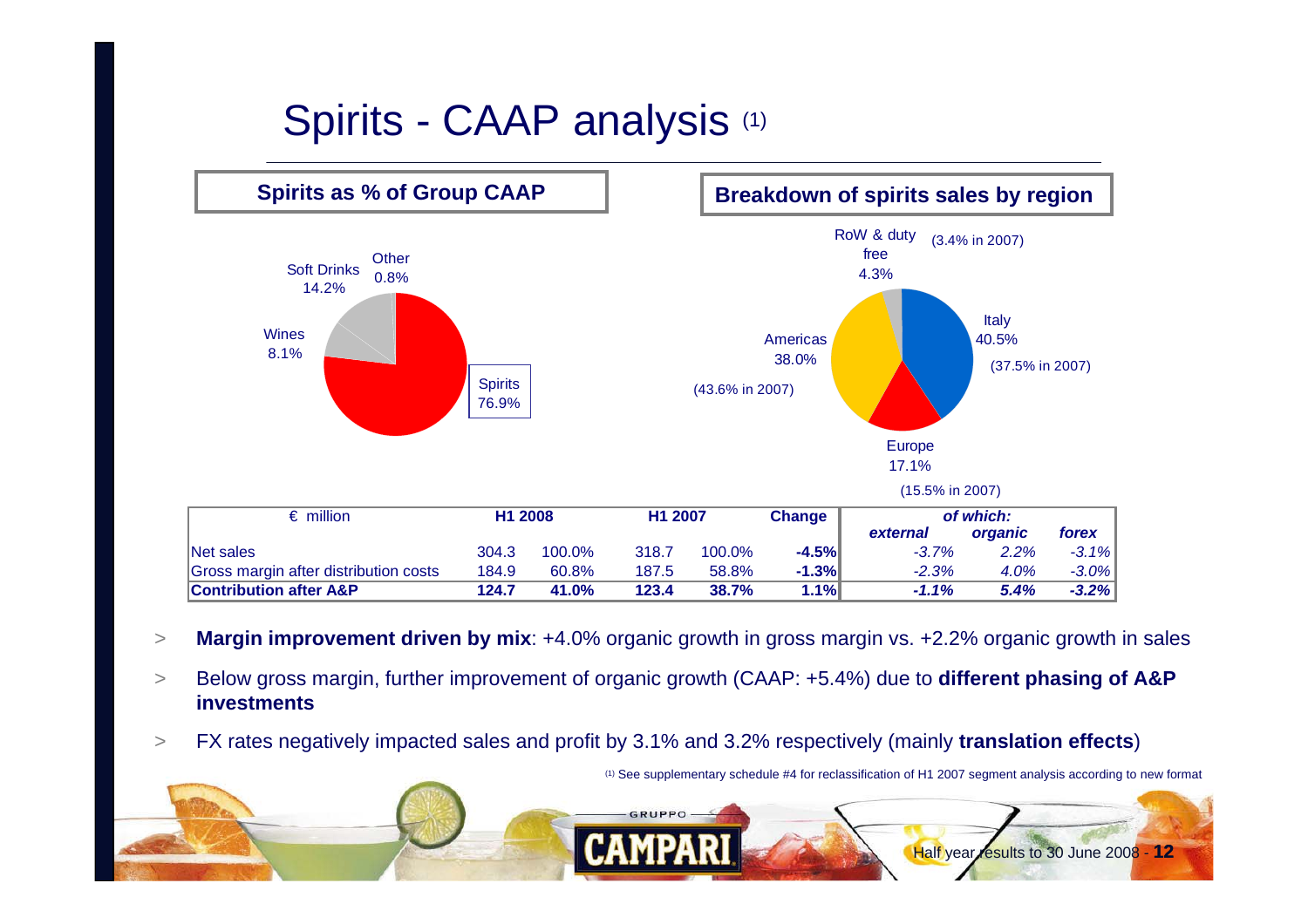# Wines - CAAP analysis (1)



- >**CAAP organic growth** (+7.9%) **higher than sales** (+6.2%) as a result of a **different A&P planning**
- >FX rates negatively impacted sales and profit by 0.6% and 1.6% respectively (mainly **transaction effects**)

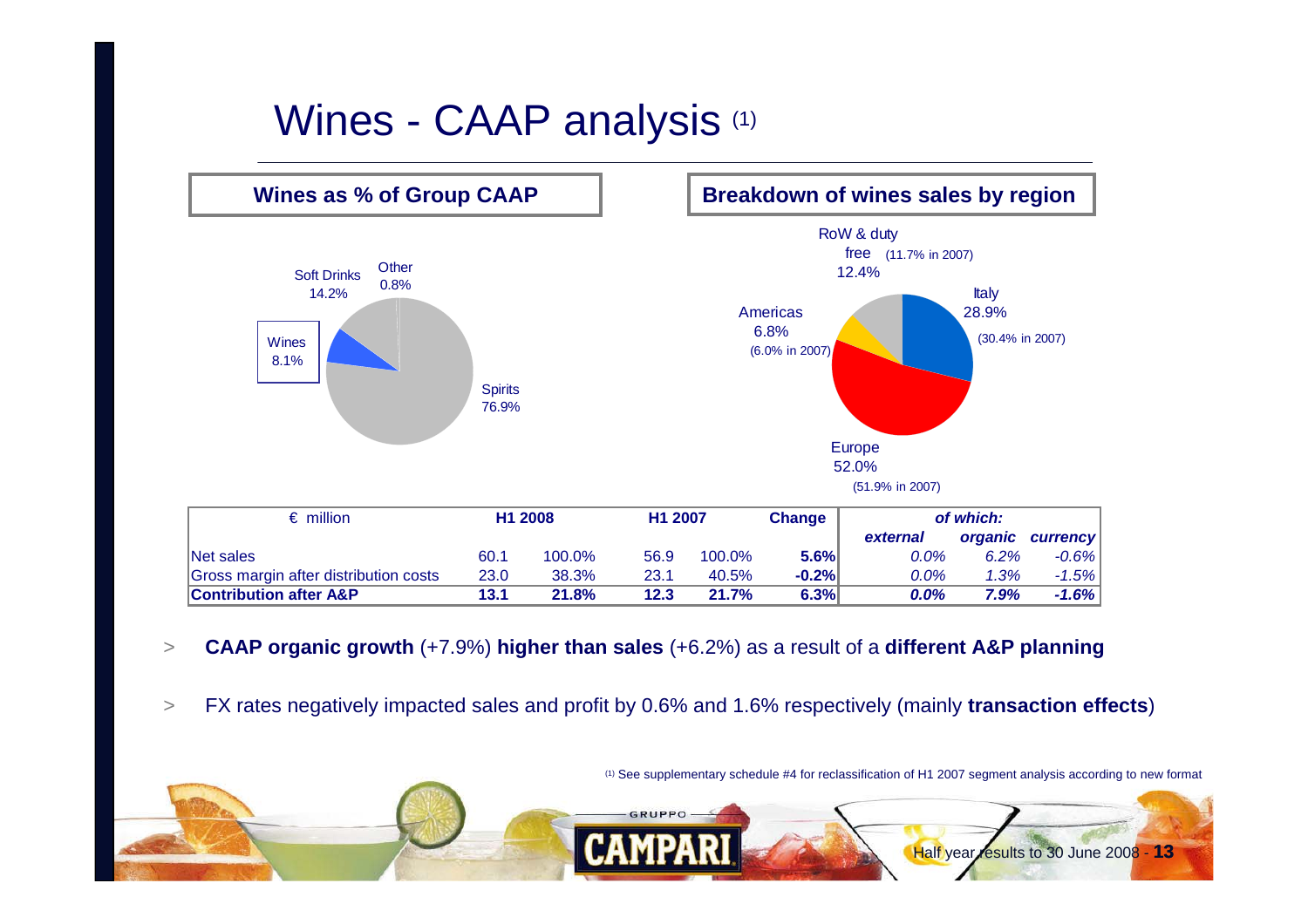# Soft Drinks - CAAP analysis (1)



| $\epsilon$ million                    | H <sub>1</sub> 2008 |        | H1 2007 |        | <b>Change</b> |          | of which: |                  |
|---------------------------------------|---------------------|--------|---------|--------|---------------|----------|-----------|------------------|
|                                       |                     |        |         |        |               | external |           | organic currency |
| Net sales                             | 58.4                | 100.0% | 57.4    | 100.0% | 1.8%          | $0.0\%$  | 1.8%      | 0.0%             |
| Gross margin after distribution costs | 28.2                | 48.3%  | 27.6    | 48.0%  | 2.4%          | $0.0\%$  | 2.4%      | 0.0%             |
| <b>Contribution after A&amp;P</b>     | 23.0                | 39.3%  | 22.5    | 39.2%  | 2.0%          | $0.0\%$  | 2.0%      | 0.0%             |

- $>$ **30 bps gain in gross margin** due to good performance of higher margin brand (Crodino)
- $\geq$ Lower (10bps) gain in CAAP margin due to higher A&P investments

(1) See supplementary schedule #4 for reclassification of H1 2007 segment analysis according to new format

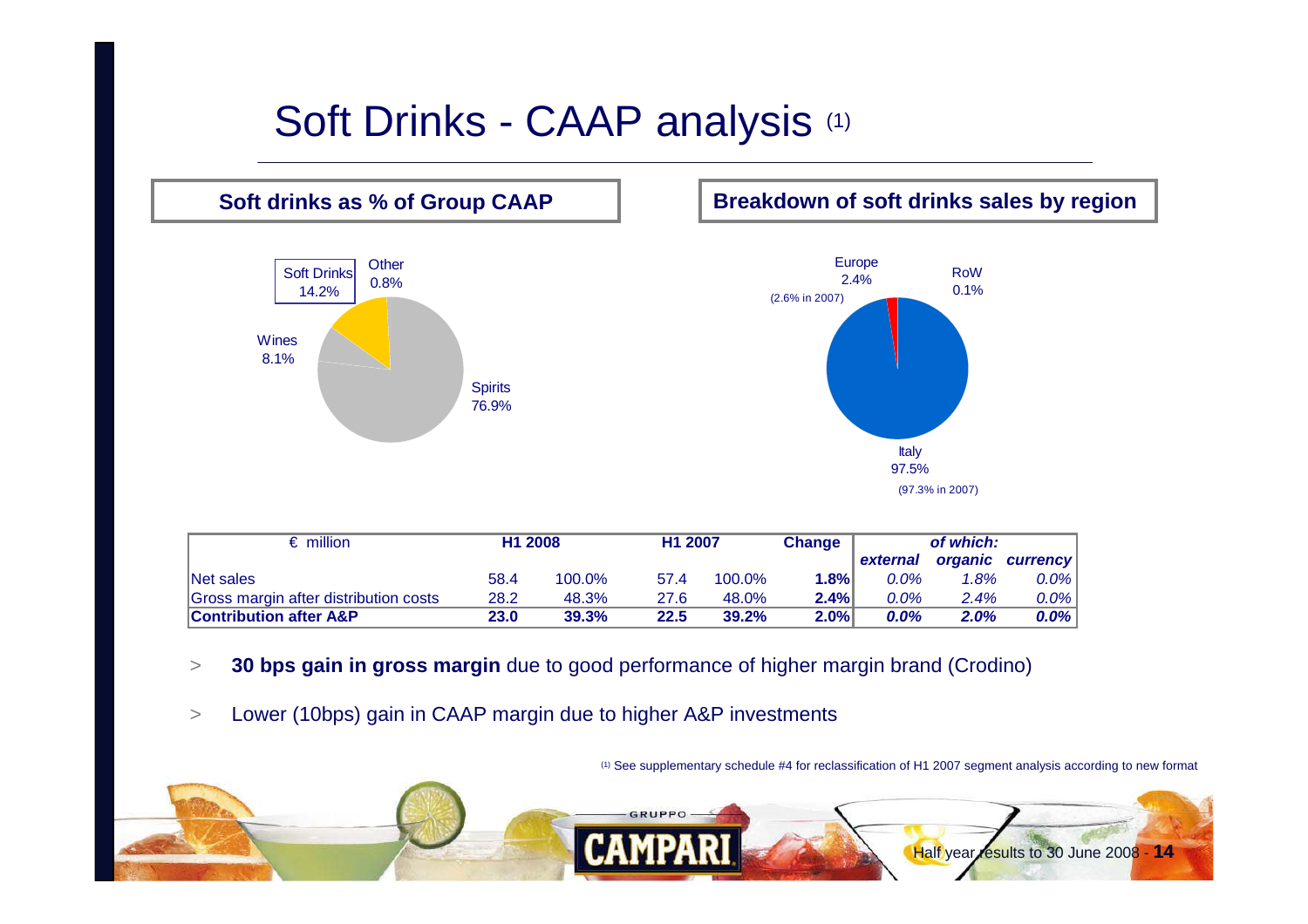## H1 2008 consolidated results

Paolo Marchesini, CFO



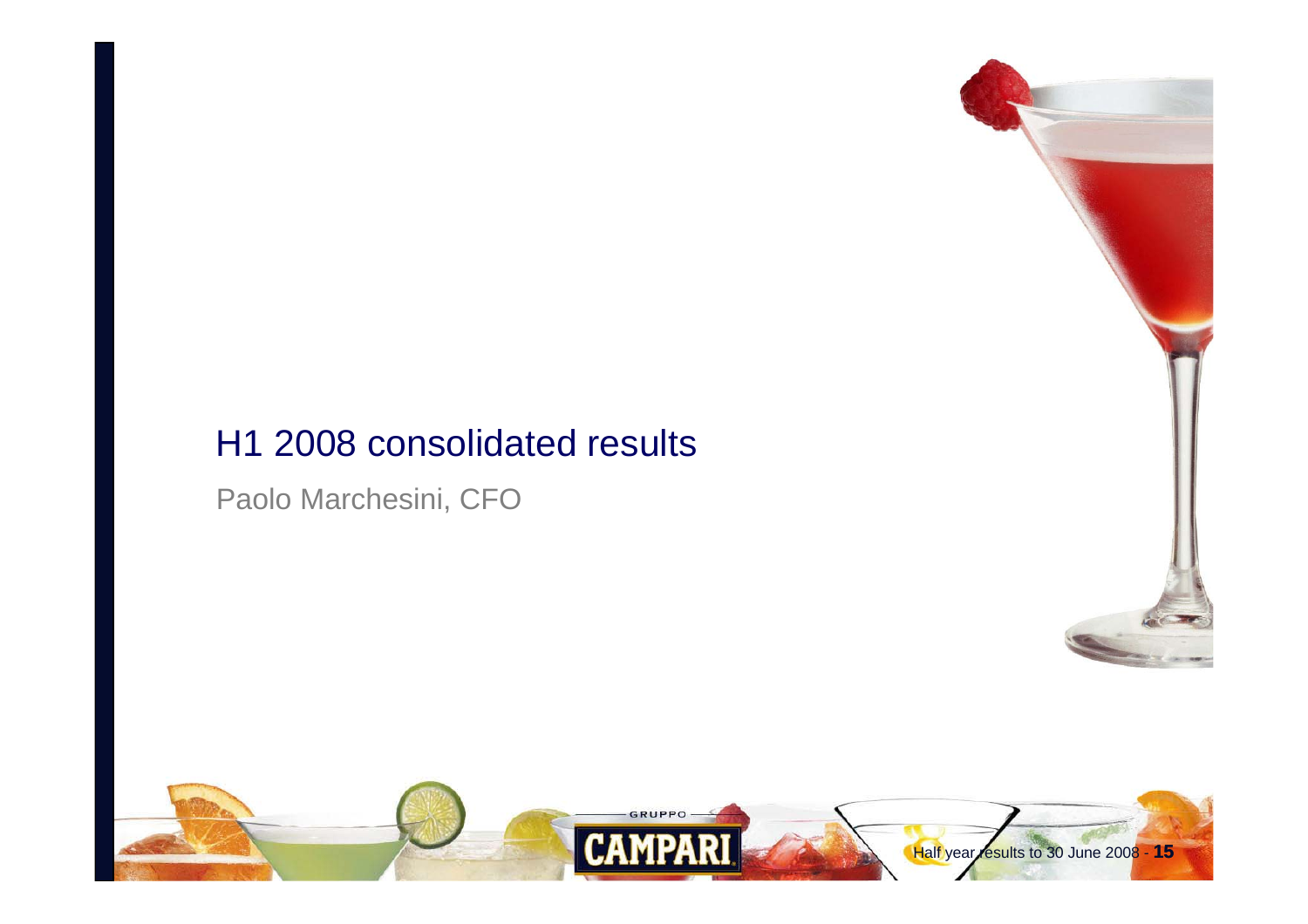### Consolidated CAAP (1)

| (€million)                                   | H1 2008 | H1 2007  | <b>Change at</b><br>actual forex |          |          |
|----------------------------------------------|---------|----------|----------------------------------|----------|----------|
| <b>Net sales</b>                             | 431.2   | 100.0%   | 440.6                            | 100.0%   | $-2.1%$  |
| COGS <sup>(2)</sup>                          | (193.6) | $-44.9%$ | (201.1)                          | -45.7%   | $-3.7%$  |
| <b>Gross margin after distribution costs</b> | 237.6   | 55.1%    | 239.4                            | 54.3%    | $-0.8\%$ |
| Advertising and promotion                    | (75.4)  | $-17.5%$ | (79.8)                           | $-18.1%$ | $-5.6%$  |
| <b>Contribution after A&amp;P</b>            | 162.2   | 37.6%    | 159.6                            | 36.2%    | 1.6%     |

(1) See supplementary schedule #3 for Consolidate Income statement new format

(2) Cost of materials + Production costs + distribution expenses

- $\geq$  Decrease in COGS by 80 bps on net sales due to :
	- Change in perimeter related to termination of Tequila 1800 positively affected COGS by 90 bps
	- Increase in input and logistic costs partly offset by both savings in production costs (Sulmona plant closing down), as well as favourable sales mix (+10 bps)
- $>$  A&P decrease on net sales driven by both a different phasing of A&P (-40 bps) and favourable perimeter effect (-20bps)
- > Increase in **contribution after A&P** of 1.7% was attributable to:
	- >organic growth: +5.3% (vs. +3.0% in Net sales)
	- >FX rates impact: -2.8%
	- >change in perimeter: -0.8%

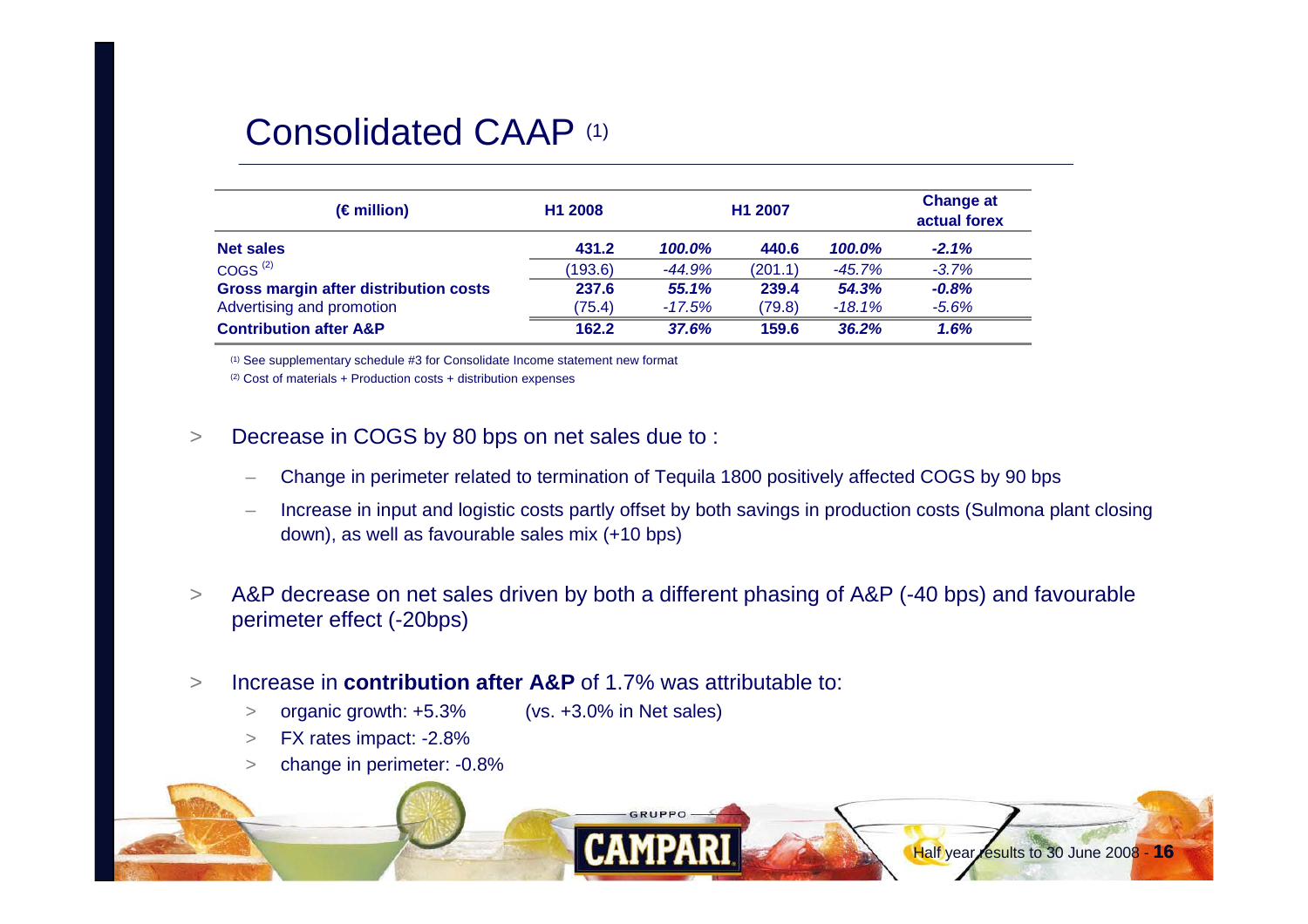## Consolidated EBIT

| $(\epsilon$ million)              | H <sub>1</sub> 2008 |          | H <sub>1</sub> 2007 |          | <b>Change at</b><br>actual forex | <b>Change at</b><br><b>constant forex</b> |
|-----------------------------------|---------------------|----------|---------------------|----------|----------------------------------|-------------------------------------------|
| <b>Contribution after A&amp;P</b> | 162.2               | 37.6%    | 159.6               | 36.2%    | 1.6%                             | $+4.4%$                                   |
| <b>SG&amp;A<sup>(1)</sup></b>     | (71.5)              | $-16.6%$ | (66.9)              | $-15.2%$ | 6.9%                             |                                           |
| <b>EBIT before one-off's</b>      | 90.8                | 21.1%    | 92.7                | 21.0%    | $-2.1%$                          | $+1.1%$                                   |
| One-off's $(2)$                   | 1.7                 | 0.4%     | (1.6)               | $-0.4%$  | $\overline{\phantom{a}}$         |                                           |
| <b>Operating profit = EBIT</b>    | 92.5                | 21.4%    | 91.1                | 20.7%    | 1.5%                             | $+4.6%$                                   |
| Other information:                |                     |          |                     |          |                                  |                                           |
| Depreciation                      | (9.6)               | $-2.2%$  | (9.7)               | $-2.2%$  | $-1.0%$                          |                                           |
| <b>EBITDA before one-off's</b>    | 100.4               | 23.3%    | 102.4               | 23.2%    | $-2.0%$                          | $+1.0%$                                   |
| <b>EBITDA</b>                     | 102.0               | 23.7%    | 100.8               | 22.9%    | 1.2%                             | $+4.2%$                                   |

(1) G&A + other operating income/expenses + selling expenses

(2) According to IAS/IFRS net exceptional income (renamed as one-off's) is reclassified as a component of operating profit.

- >> Increase in SG&A (+6.9%), mainly driven by investments in go-to-market capabilities: new subsidiaries opened in China, Argentina and Austria
- > **One-off's** of € 1.7m reflect capital gain from real estate disposal (warehouse in Italy), net of provision for assets write-downs and personnel restructuring costs

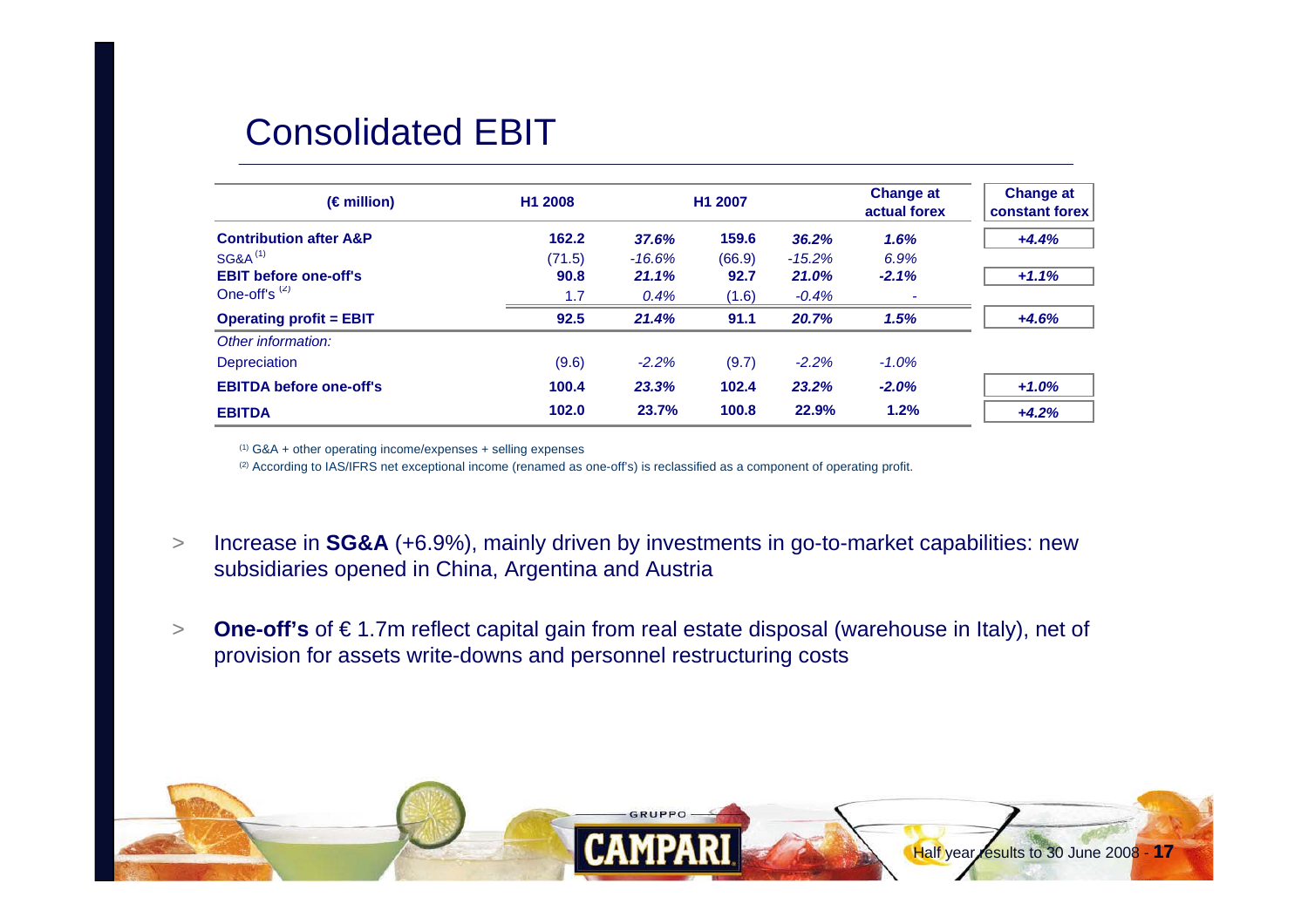## Consolidated Group's net profit

| $(\epsilon$ million)            | H <sub>1</sub> 2008 |          | H1 2007 |         | <b>Change at</b><br>actual forex | <b>Change at</b><br><b>constant forex</b> |
|---------------------------------|---------------------|----------|---------|---------|----------------------------------|-------------------------------------------|
| <b>Operating profit = EBIT</b>  | 92.5                | 21.4%    | 91.1    | 20.7%   | 1.5%                             | $+4.6%$                                   |
| Net financial income (expenses) | (8.2)               | $-1.9%$  | (8.5)   | $-1.9%$ | $-3.8%$                          |                                           |
| Income from associates          | 0.2                 | $0.0\%$  | 0.1     | $0.0\%$ |                                  |                                           |
| Put option costs                | (0.7)               | 0.4%     | 0.0     | 0.0%    |                                  |                                           |
| <b>Pretax profit</b>            | 83.7                | 19.4%    | 82.7    | 18.8%   | 1.3%                             |                                           |
| <b>Taxes</b>                    | (23.7)              | $-5.5\%$ | (25.7)  | $-5.8%$ | -7.5%                            |                                           |
| <b>Minority interests</b>       | (0.1)               | $0.0\%$  | (0.0)   | $0.0\%$ | $0.0\%$                          |                                           |
| <b>Group's net profit</b>       | 59.8                | 13.9%    | 56.9    | 12.9%   | 5.1%                             | $+7.4%$                                   |

 $>$  **Group's net profit increased** by 5.1% at actual forex (vs. 1.5% EBIT growth) and 7.4% at constant forex (vs. 4.6% EBIT growth), thanks to **lower net financial expenses** and **taxes**

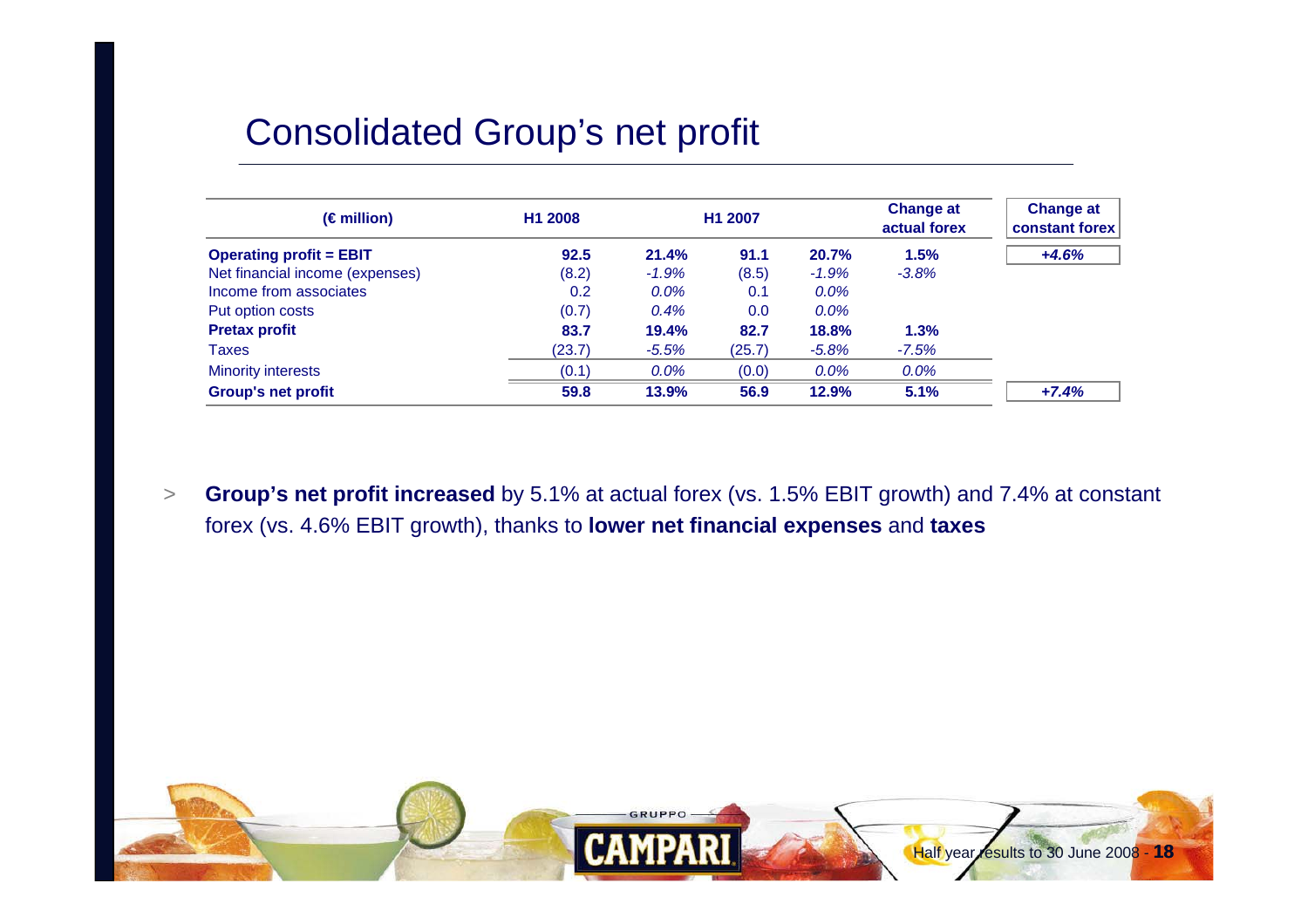## Analysis of tax rate

| (€<br>million)                             | H1 2008 | H1 2007 | <b>FY 2007</b> |
|--------------------------------------------|---------|---------|----------------|
| <b>Pretax after minority interests (A)</b> | 83.6    | 82.6    | 183.3          |
| Income and deferred taxes (excl. GW) (B)   | (18.2)  | (20.2)  | (47.4)         |
| <b>GW Deferred taxes</b>                   | (5.5)   | (5.5)   | (10.7)         |
| <b>Total Tax</b>                           | (23.7)  | (25.7)  | (58.1)         |
| <b>Net income</b>                          | 59.8    | 56.9    | 125.2          |
| Cash tax rate $(B / A)$                    | 21.8%   | 24.5%   | 25.9%          |

- $\geq$  **Cash tax rate** decreased thanks to the reduction of the income tax rate applicable to Italian companies
- > Deferred taxes in line with last year due to neutral combined effect of:
	- $\,>$ Recent add on (X-Rated and Cabo Wabo)
	- >US Dollar decline

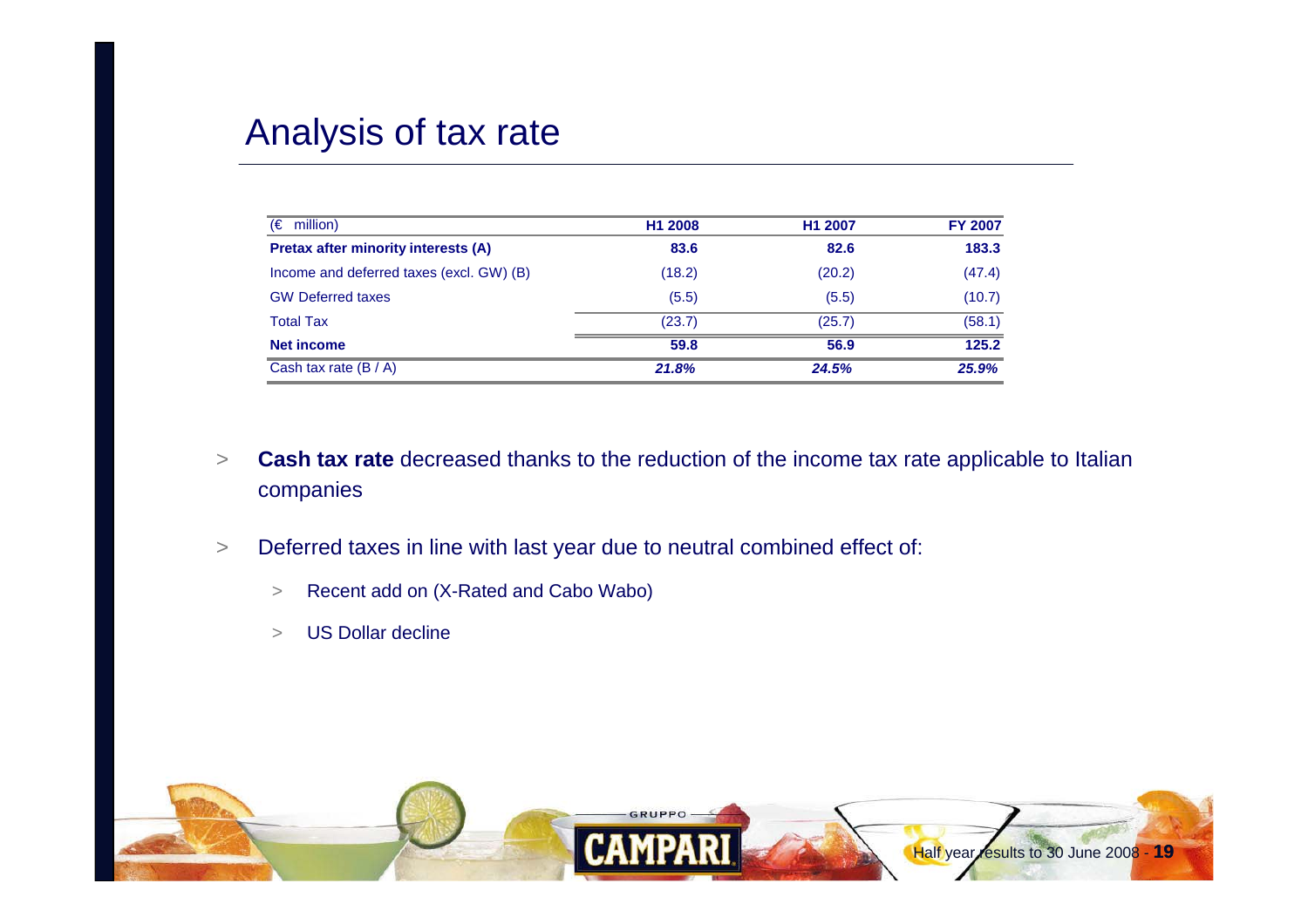## Consolidated free cash flow

| $(\epsilon$ million)                                                                     |     | Notes 30 June 2008 30 June 2007 |         |
|------------------------------------------------------------------------------------------|-----|---------------------------------|---------|
| <b>EBIT</b>                                                                              |     | 92.5                            | 91.1    |
| Amortisation and depreciation                                                            |     | 9.6                             | 9.7     |
| Other changes in non-cash items                                                          |     | (9.0)                           | (2.2)   |
| Changes in tax payables and receivables and other non financial receivables and payables |     | (0.2)                           | 0.9     |
| Income taxes paid                                                                        | (1) | (28.8)                          | (6.1)   |
| Cash flow from operating activities before changes in working capital                    |     | 64.0                            | 93.4    |
| Net change in Operating Working Capital                                                  |     | (14.7)                          | (14.3)  |
| Cash flow from operating activities (A)                                                  |     | 49.3                            | 79.2    |
| Net interest paid (B)                                                                    |     | (7.5)                           | (8.4)   |
| Cash flow from investing activities (capex) (C)                                          | (2) | (12.7)                          | (6.8)   |
| Free cash flow (A+B+C)                                                                   |     | 29.1                            | 64.0    |
| <b>Acquisitions</b>                                                                      | (3) | (57.0)                          | (1.2)   |
| Other changes                                                                            |     | 0.2                             | 8.2     |
| Dividends paid                                                                           |     | (31.8)                          | (29.0)  |
| Cash flow from other activities (D)                                                      |     | (88.7)                          | (22.0)  |
| Exchange rate differences and other movements (E)                                        |     | 11.2                            | 9.5     |
| Net increase (decrease) in net financial position from activities (A+B+C+D+E)            |     | (48.3)                          | 51.5    |
| Net financial position from activities at start of period                                |     | (288.1)                         | (379.5) |
| Net financial position from activities at end of period                                  |     | (336.4)                         | (328.1) |
| Future exercise for put option on Cabo minority stake                                    | (4) | (18.4)                          | 0.0     |
| <b>Net financial position</b>                                                            |     | (354.8)                         | (328.1) |

(1) Shift of income taxes paid from 2007 to 2008  $(€17 m)$ 

(2) Capex of €12.7 m in 2008:

- ordinary capex: €9.8m
- extraordinary capex (new headquarters) : €9.7m
- proceeds for sale of real estate disposals: €6.8 m
- (3) In 2008, acquisition of Cabo Wabo (€57.0). In 2007, acquisition of ownership rights for Old Smuggler brand in Argentina (€ 1.2 m)

**GRUPPO** 

(4) Estimated debt for possible exercise of put option (15% and 5% to be exercised in 2012 and 2015 respectively) on remaining 20% minority stake in Cabo Wabo

Half year results to 30 June 2008 - **20**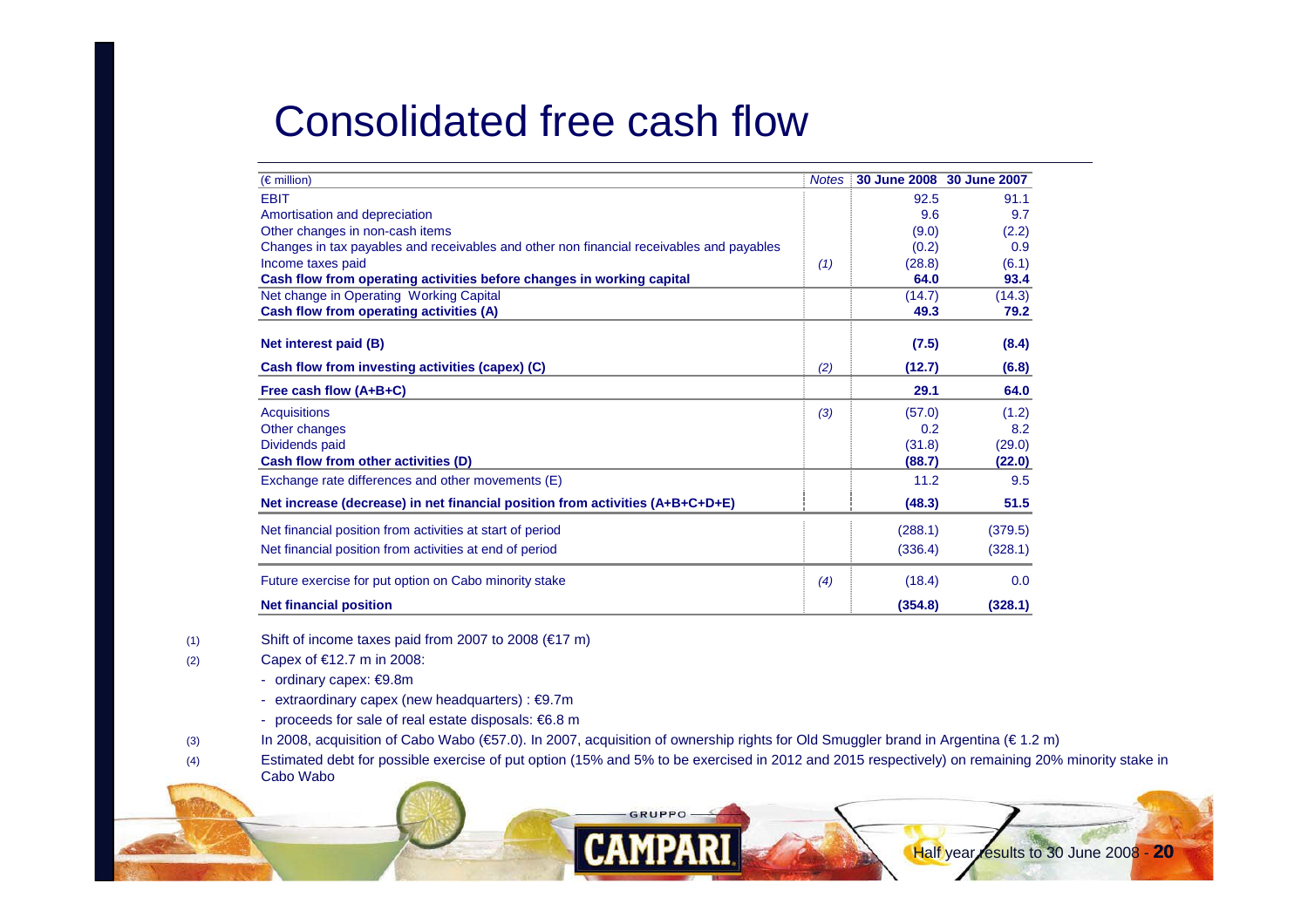## Estimated Capex 2008-2010

| $(\epsilon$ million)                            | <b>FY 2006A</b> | <b>FY 2007A</b> | <b>H1 2008A</b>  | <b>FY 2008E</b> | <b>FY 2009E</b> | <b>FY 2010E</b> | 2006-2010<br><b>Grand total</b> |
|-------------------------------------------------|-----------------|-----------------|------------------|-----------------|-----------------|-----------------|---------------------------------|
| Maintenance capex net of disposals              | 17.4            | 19.0            | 3.0 <sub>1</sub> | 12.0            | 19.0            | 20.0            |                                 |
| Extraordinary capex new corporate headquarters  | .5              | 10.0            | 9.7              | 16.2            | 6.5             |                 | 34.2                            |
| Extraordinary capex other (Brazil & Glen Grant) |                 |                 |                  | 9.9             | 12.4            | 1.0             | 23.3                            |
| <b>Total investments</b>                        | 18.9            | 29.0            | 12.7             | 38.1            | 37.9            | 21.0            |                                 |

- >New projects (Brazil and Glen Grant) accounting for € 23 m in 2/3 years
- > In 2008 and going forward we aim at maintaining ordinary capex net of disposals below € 20 m threshold

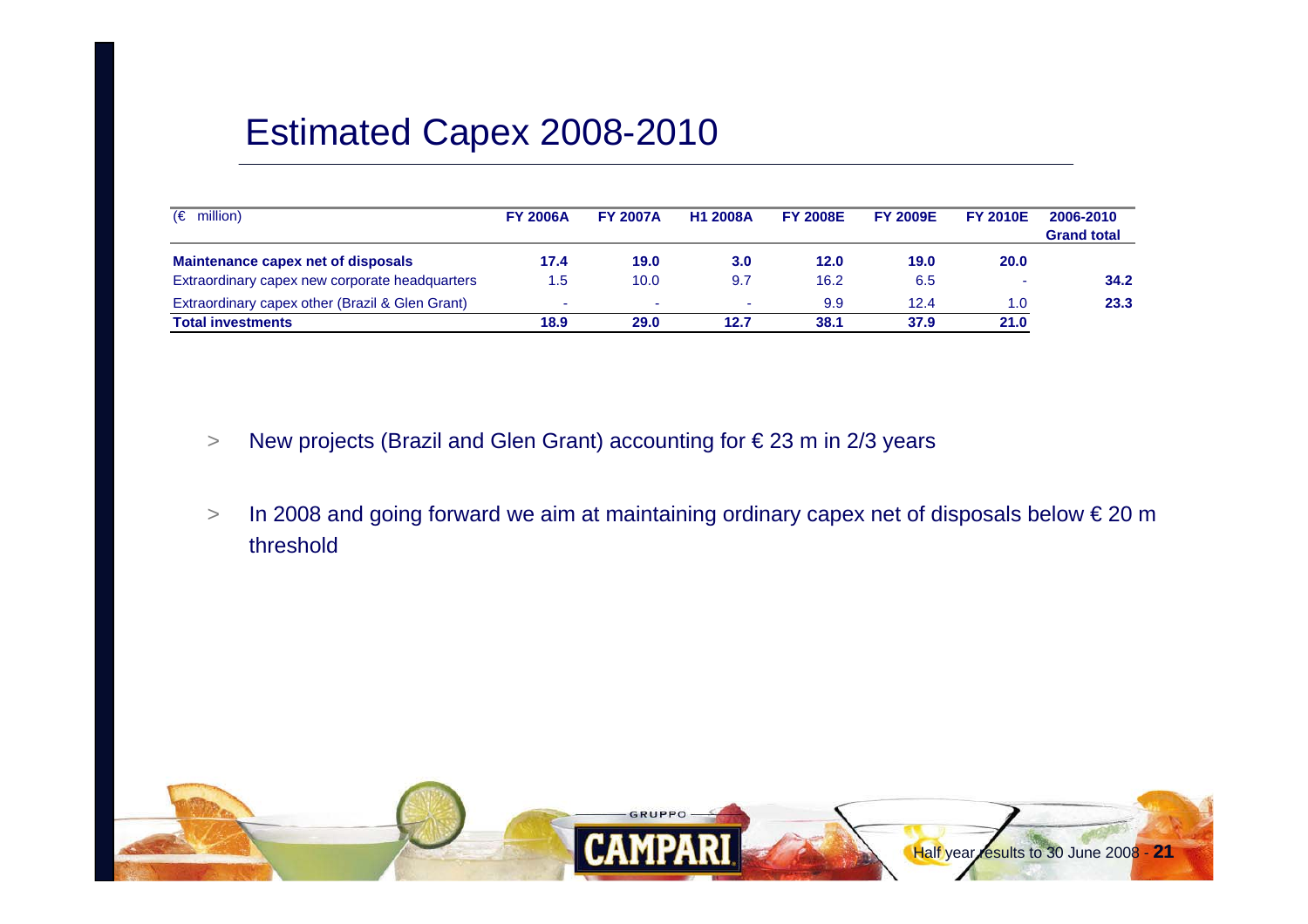## Net Working Capital

| $(\epsilon$ million)                | <b>30 June 2008</b> | 31 Dec 2007 | <b>Change</b> | <b>30 June 2007</b> |
|-------------------------------------|---------------------|-------------|---------------|---------------------|
| <b>Trade receivables</b>            | 266.2               | 280.0       | (13.8)        | 232.9               |
| Inventories                         | 172.0               | 166.9       | 5.1           | 180.4               |
| Trade payables                      | (135.8)             | (156.6)     | 20.8          | (131.7)             |
| <b>Net Working Capital</b>          | 302.4               | 290.4       | 12.0          | 281.6               |
| Last 12 months sales to 31 Mar 2008 | 948.1               | 957.5       | (9.4)         | 955.1               |
| NWC / LTM $(%)$ <sup>(1)</sup>      | 31.9%               | 30.3%       |               | 29.5%               |

*(1) LTM = Last 12 Months* 

> Growth in **net working capital as % of sales** to 31.9%, mainly attributable to poor weather conditions during Q2, which led to shift of sales from April-May to June

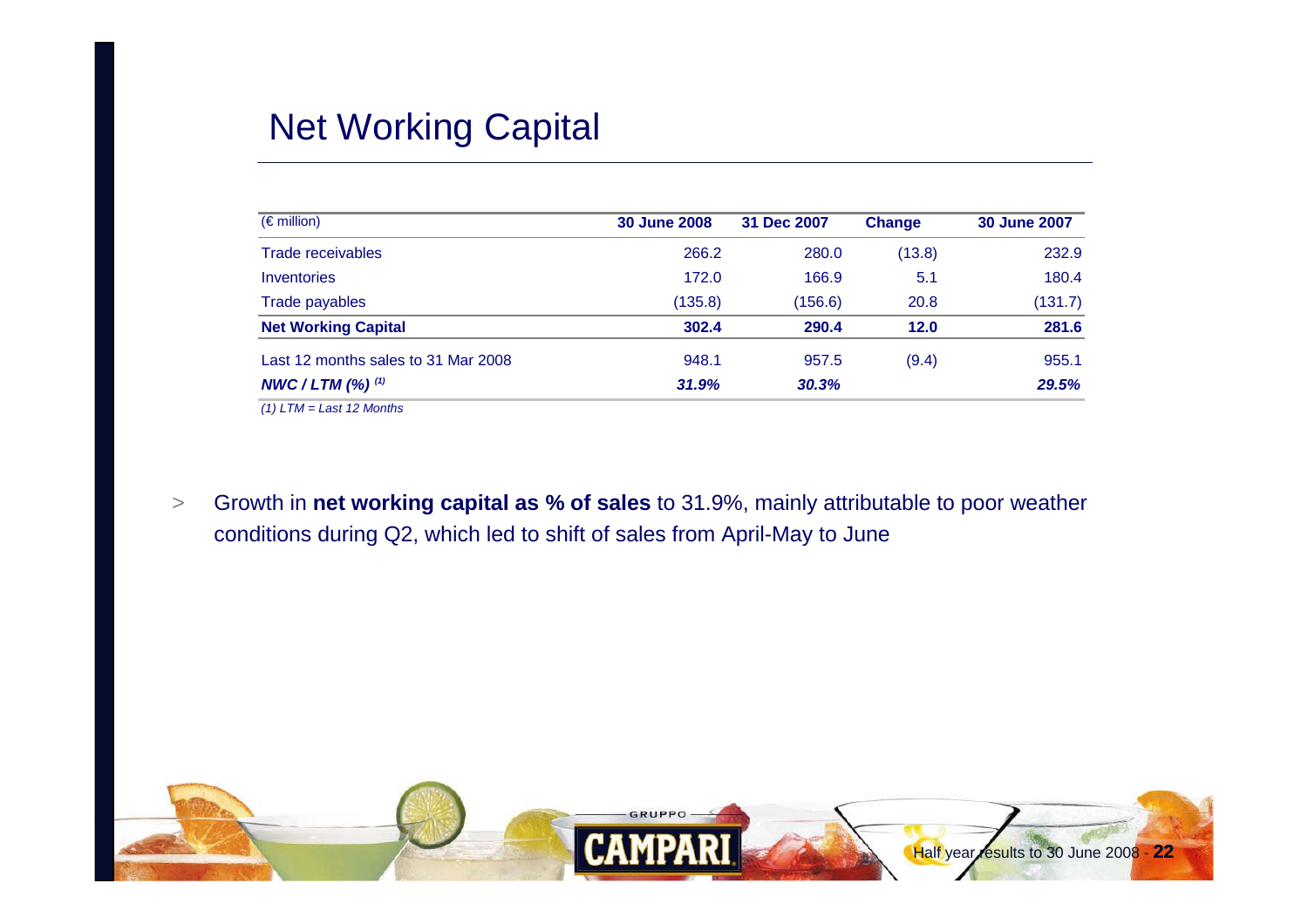## Analysis of net debt and interest charges

| $\epsilon$ million                                    | <b>30 June 2008</b> | 31 December 2007 | <b>30 June 2007</b> |
|-------------------------------------------------------|---------------------|------------------|---------------------|
| Cash and cash equivalents                             | 110.3               | 199.8            | 187.4               |
| Payables to banks                                     | (86.4)              | (114.4)          | (113.0)             |
| Real estate lease payables                            | (3.2)               | (3.2)            | (3.1)               |
| Private placement and bond issues                     | (7.8)               | (8.4)            | (7.3)               |
| Other assets or liabilities                           | (7.2)               | (7.6)            | (10.2)              |
| Total short-term cash/(debt)                          | 5.8                 | 66.3             | 53.8                |
| Payables to banks                                     | (1.7)               | (1.8)            | (1.1)               |
| Real estate lease payables                            | (11.3)              | (12.9)           | (14.4)              |
| Private placement and bond issues                     | (328.6)             | (338.8)          | (364.2)             |
| Other financial payables                              | (0.6)               | (1.0)            | (2.0)               |
| Total medium to long-term cash/(debt)                 | (342.2)             | (354.4)          | (381.7)             |
| Total cash/(debt) on ordinary activities              | (336.4)             | (288.1)          | (327.9)             |
| Estimated debt for possible exercise of put option on |                     |                  |                     |
| remaining Cabo Wabo stake <sup>(1)</sup>              | (18.4)              | 0.0              | 0.0                 |
| Total net cash/(debt)                                 | (354.8)             | (288.1)          | (327.9)             |

(1) Estimated debt for possible exercise of put option (15% and 5% to be exercised in 2012 and 2015 respectively) on remaining 20% minority stake in Cabo Wabo

> Increase in **Net financial debt** of € 66.7 m from year end 2007, after the payment of 80% stake in Cabo Wabo (€57.0 m) and provisioning €18.4 m for exercise cost of Cabo Wabo put option

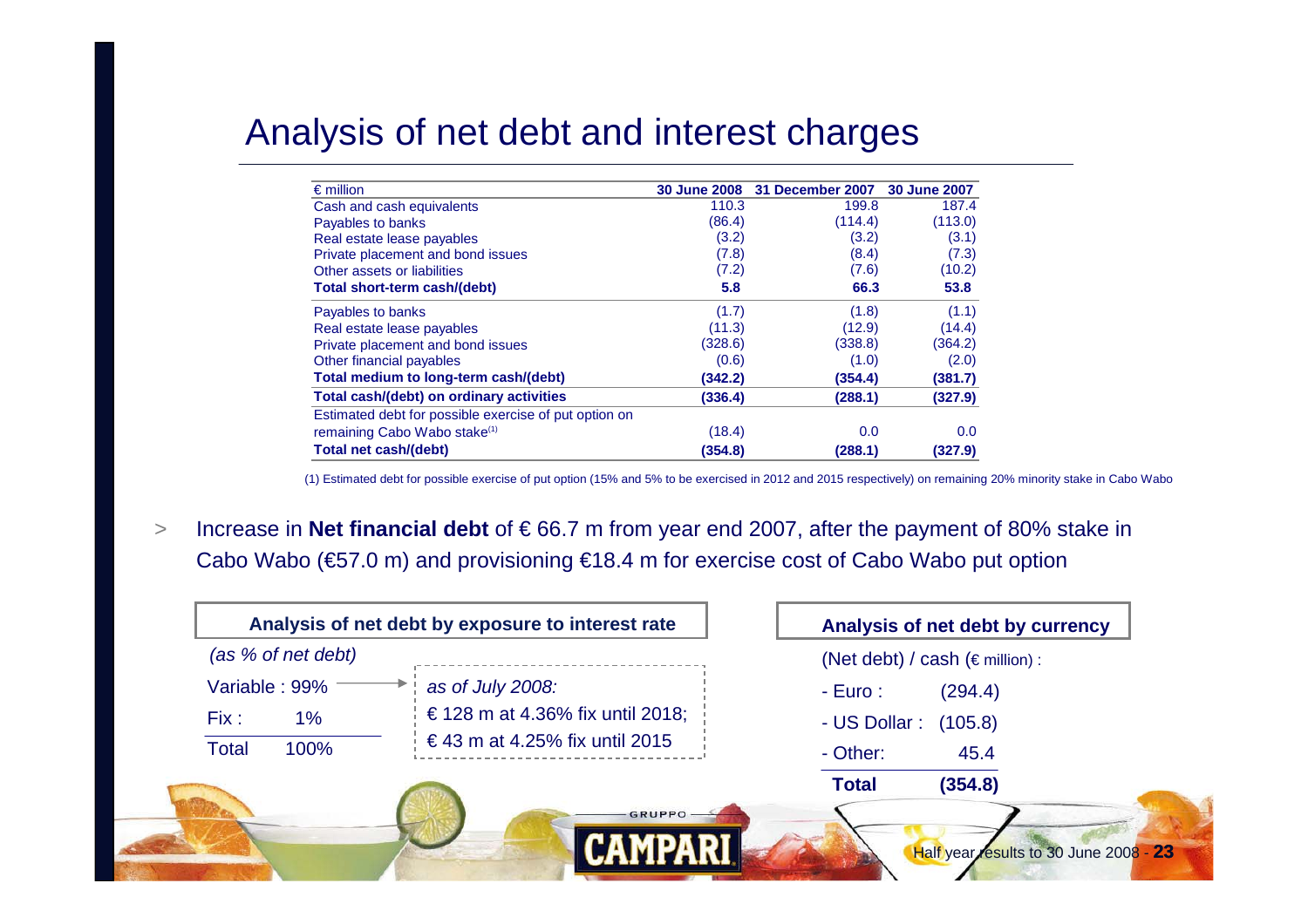## Update on business initiatives

Bob Kunze-Concewitz, CEO



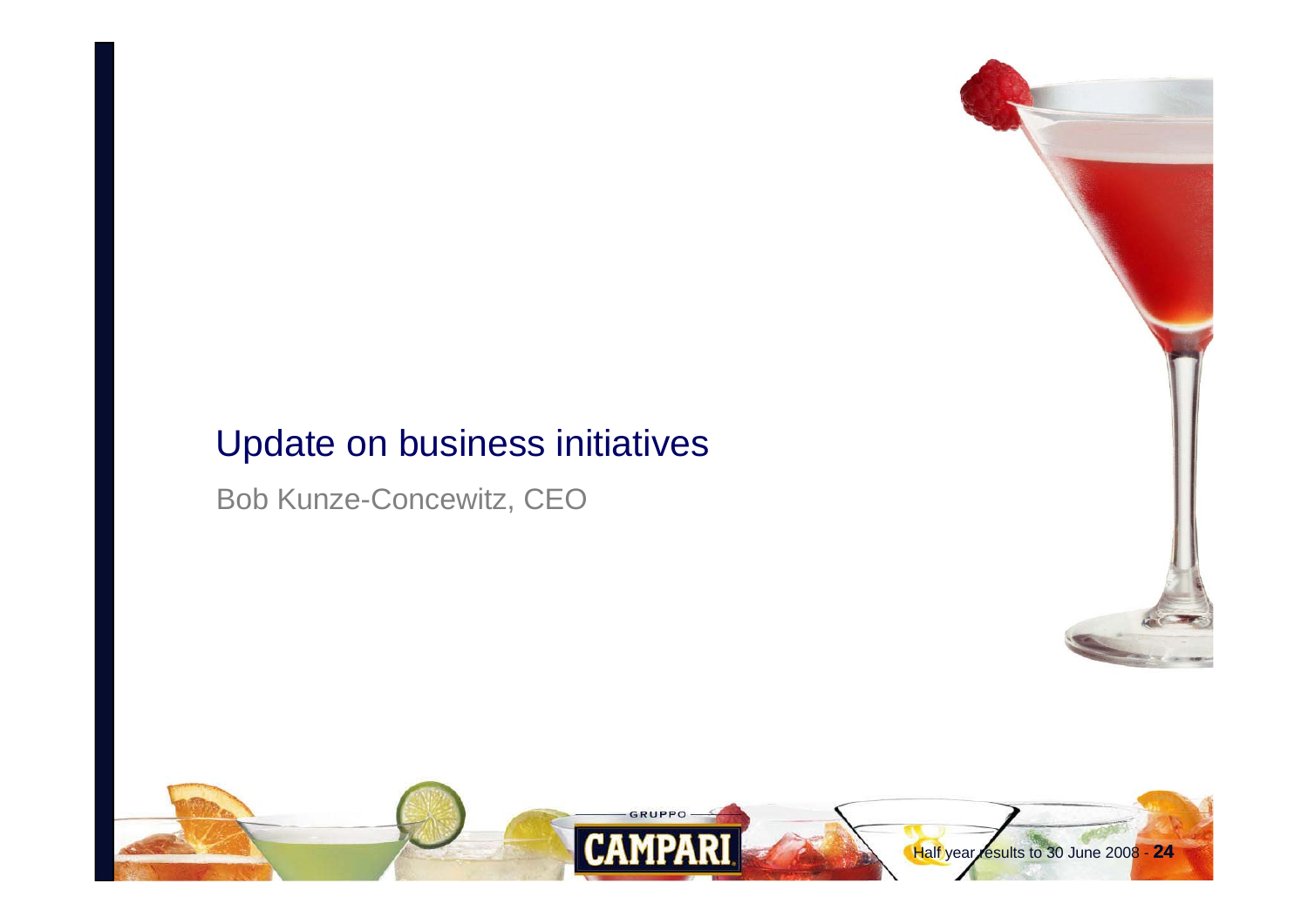## Update on business initiatives

#### >**New product development:**

- > **Successful introduction of SKYY core new pack, as well as above expectations sell-in of SKYY infusions**
- >**Entered new segment, coffee liqueur, with innovative Illy licensing agreement**

#### >**Structure:**

- > **Completed staffing in China, Argentina and Austria**
- > **Began work on new factory in North East Brazil to satisfy increased demand, and purchased warehouse for Glen Grant to internalize storage activities**

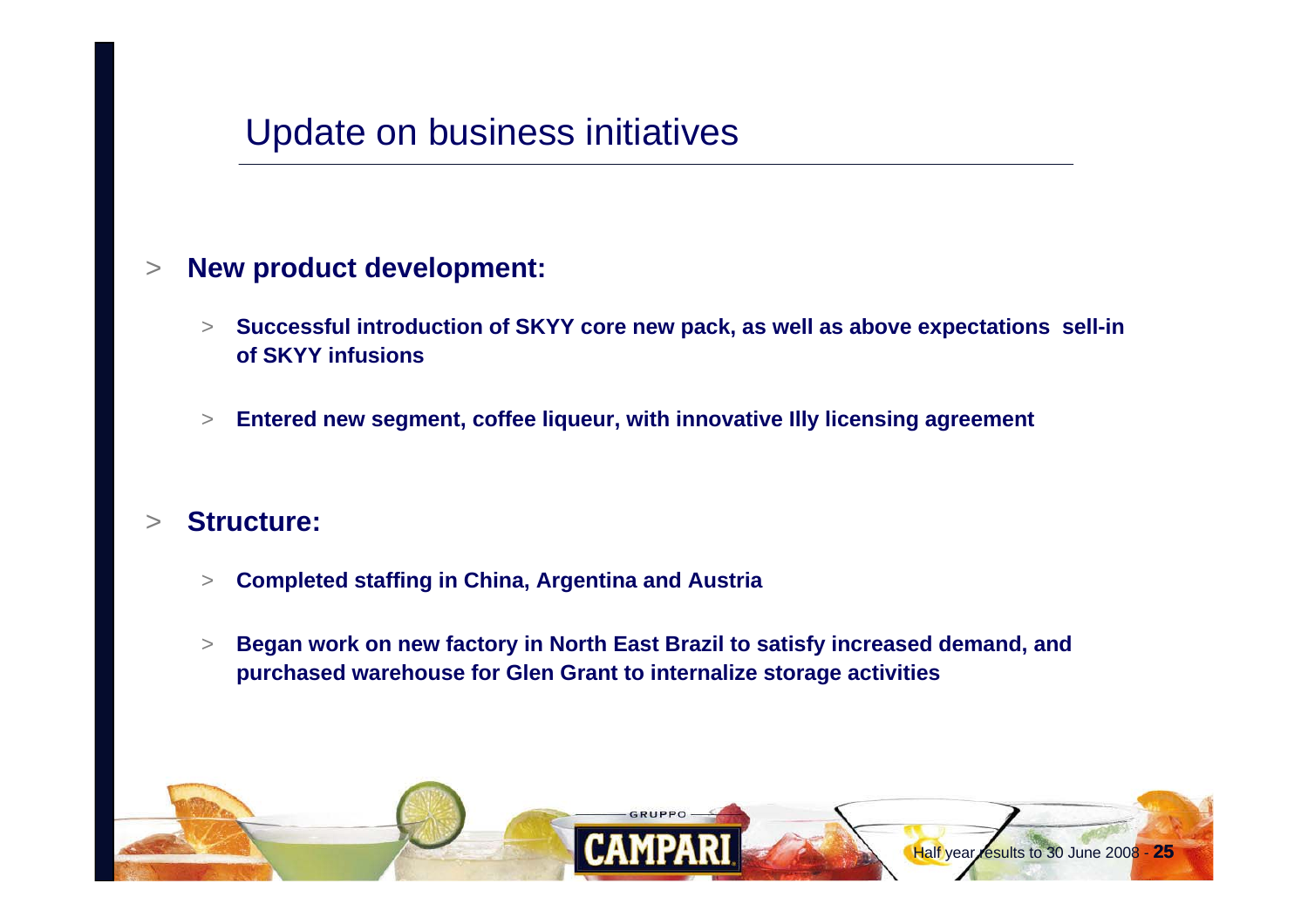## **Outlook**

Bob Kunze-Concewitz, CEO

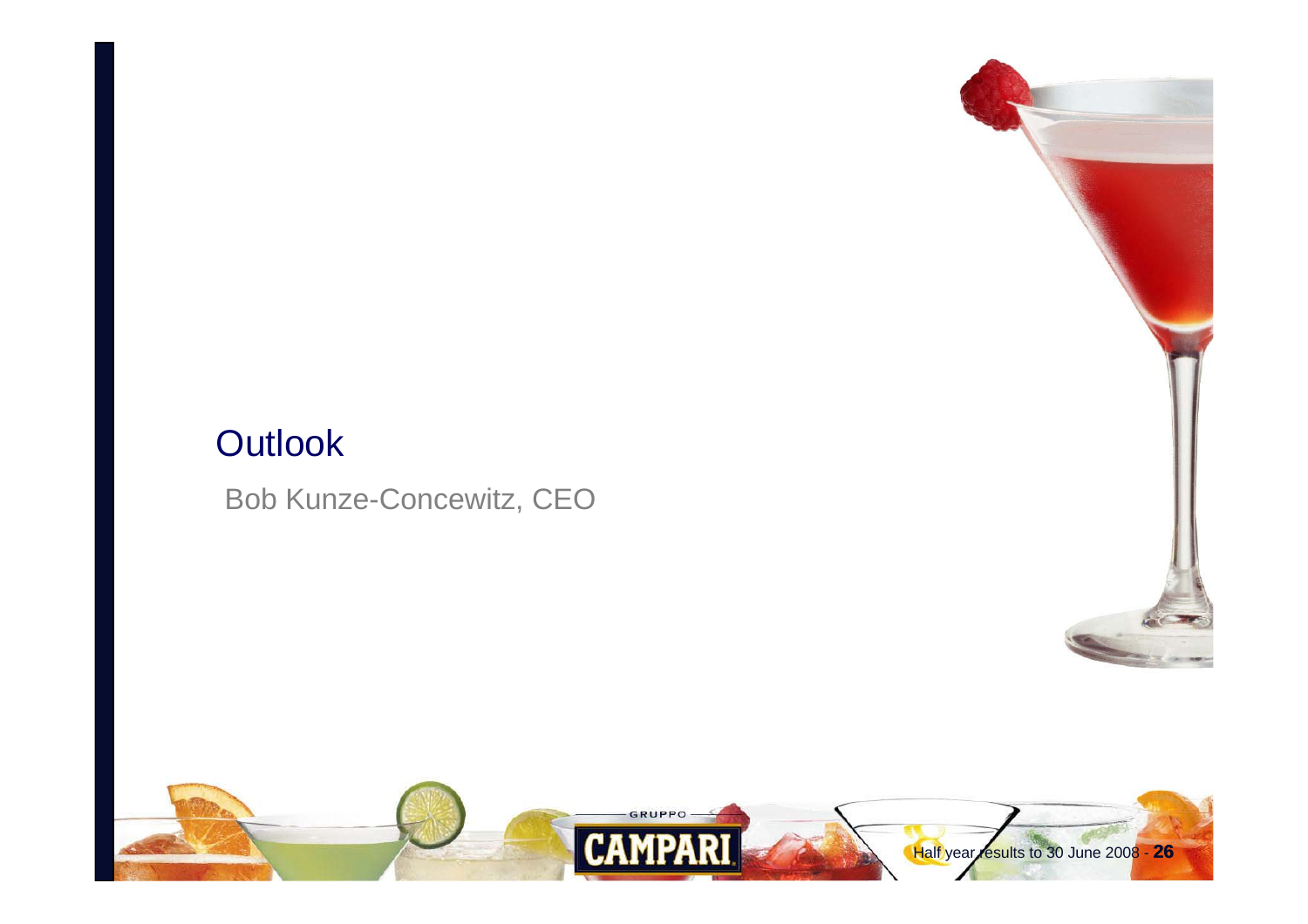## **Outlook**

#### >**Maintain organic growth guidance**

- – Continue leveraging strength of brands via A&P investments to gain share in tough markets and accelerate organic growth
- –Remain cautious on continued negative forex impact

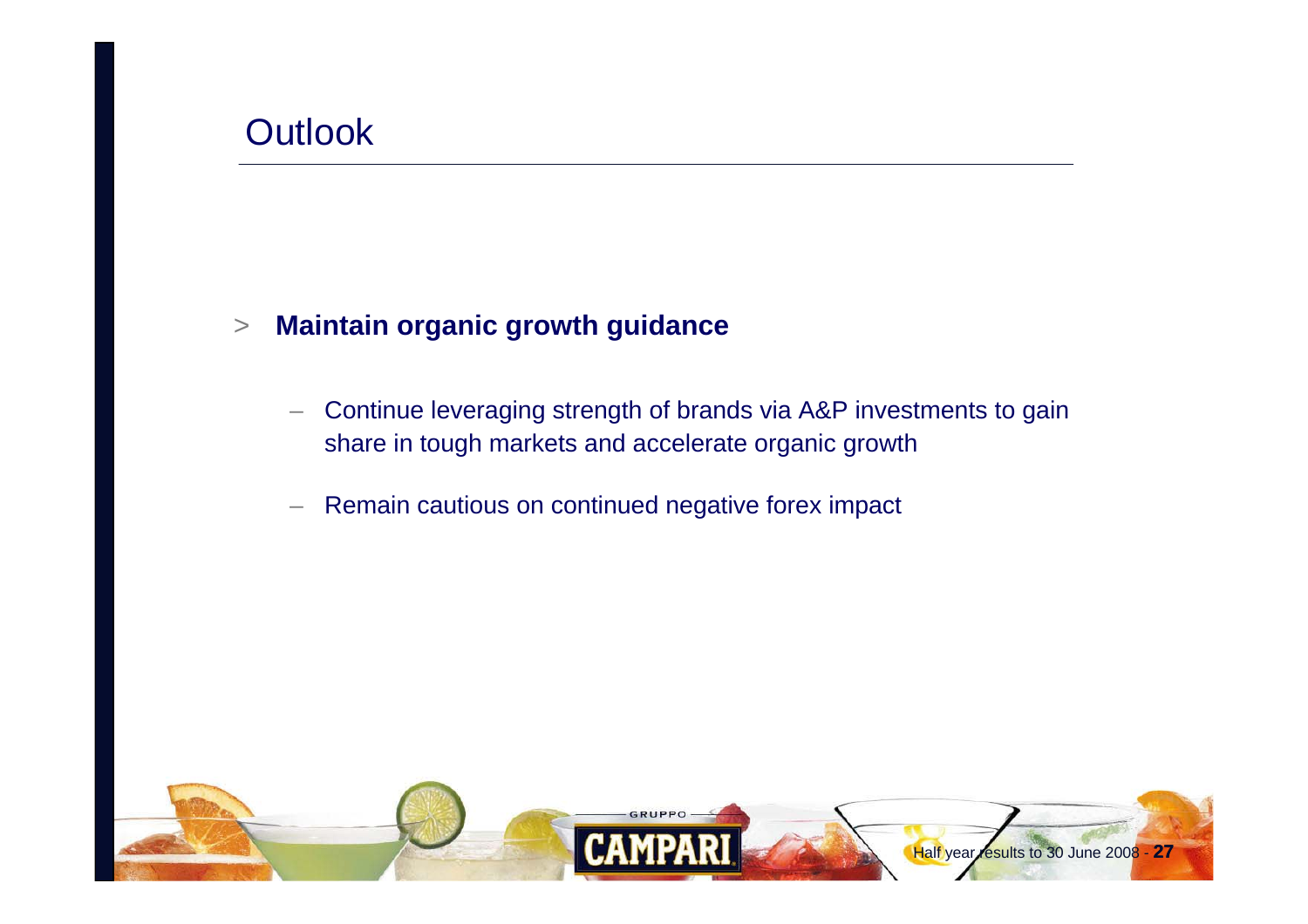## Supplementary schedules

| Schedule - 1 | Analysis of H1 2008 net sales growth by segment and region                          |  |
|--------------|-------------------------------------------------------------------------------------|--|
| Schedule - 2 | H <sub>1</sub> 2008 consolidated income statement                                   |  |
| Schedule - 3 | Reclassification of H1 2007 consolidated income statement according to new format   |  |
| Schedule - 4 | Reclassification of H1 2007 segment analysis according to new format                |  |
| Schedule - 5 | Consolidated balance sheet at 30 June 2008 – Invested capital and financing sources |  |
| Schedule - 6 | Consolidated balance sheet at 30 June 2008 – Asset and liabilities                  |  |
| Schedule - 7 | H <sub>1</sub> 2008 consolidated cash flow                                          |  |
| Schedule - 8 | Average exchange rates in H1 2008                                                   |  |

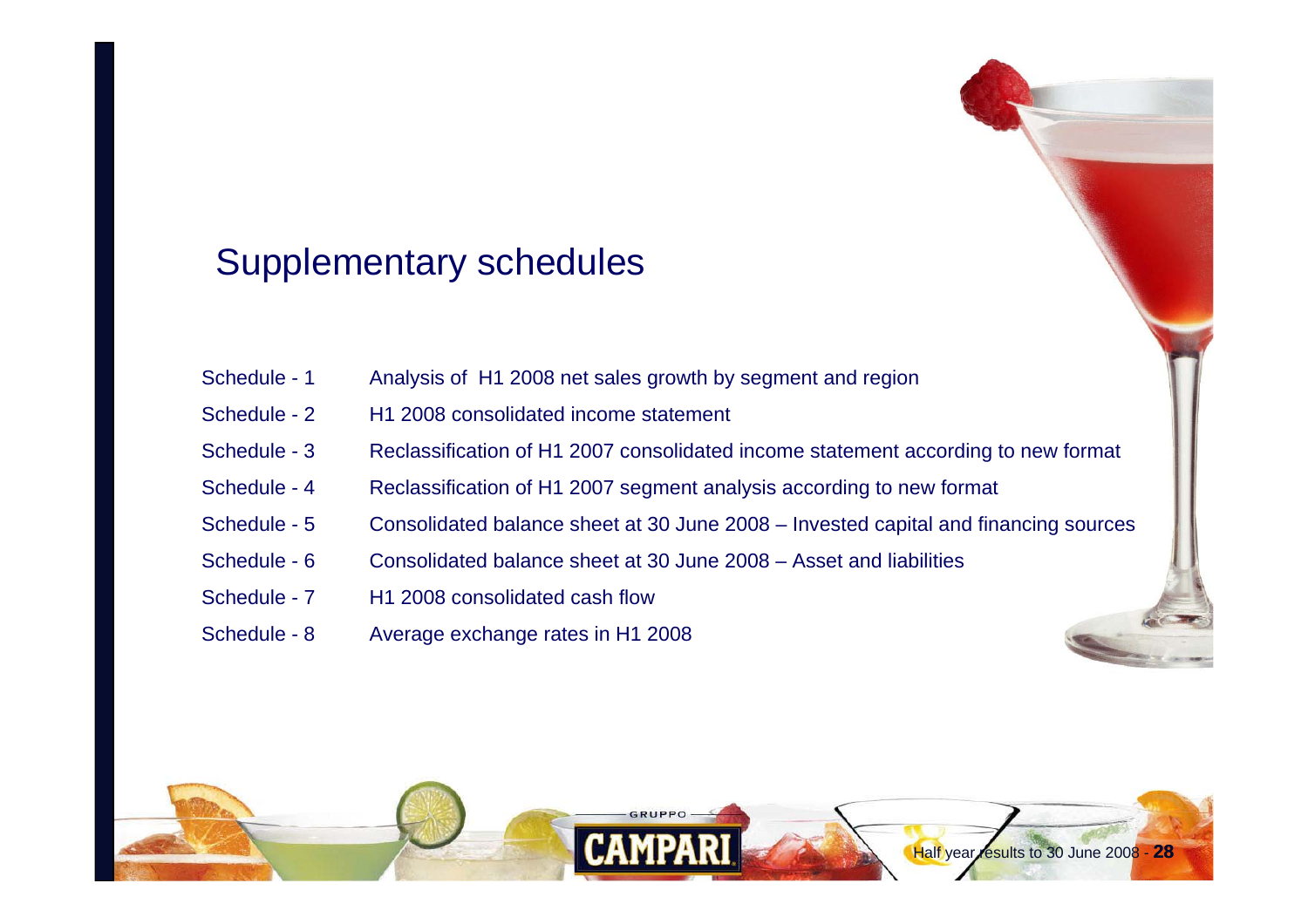### Analysis of H1 2008 net sales growth by segment and region

#### **Consolidated net sales by segment H1 2008 H1 2007 Change** *of which:* € m *%* € m *%* **%** *external organic currency* Spirits 304.3 70.6% 318.7 72.3% **-4.5%** *-3.7% 2.2% -3.1%* Wines 60.1 13.9% 56.9 12.9% **5.6%** *0.0% 6.2% -0.6%* Soft drinks 58.4 13.5% 57.4 13.0% **1.8%** *0.0% 1.8% 0.0%* Other revenues 8.4 1.9% 7.6 1.7% **11.0%** *0.0% 19.3% -8.3%* **Total 431.2 100.0% 440.6 100.0% -2.1%** *-2.7% 3.0% -2.5%* $-2.5%$

#### **Consolidated net sales by region**

|                            | H <sub>1</sub> 2008 |        | H1 2007 |              | <b>Change</b> |          | of which: |          |
|----------------------------|---------------------|--------|---------|--------------|---------------|----------|-----------|----------|
|                            | €m                  | %      | €m      | %            | %             | external | organic   | currency |
| Italy                      | 198.1               | 45.9%  | 192.6   | 43.7%        | 2.8%          | 0.0%     | 2.8%      | $0.0\%$  |
| Europe                     | 90.7                | 21.0%  | 86.5    | 19.6%        | 4.8%          | $0.0\%$  | 5.6%      | $-0.8%$  |
| Americas (1)               | 121.6               | 28.2%  | 143.3   | <b>32.5%</b> | $-15.1\%$     | $-8.3%$  | $-0.1%$   | $-6.7%$  |
| <b>RoW &amp; Duty Free</b> | 20.9                | 4.8%   | 18.2    | 4.1%         | 14.9%         | 1.1%     | 16.8%     | $-3.0%$  |
| <b>Total</b>               | 431.2               | 100.0% | 440.6   | 100.0%       | $-2.1%$       | $-2.7%$  | 3.0%      | $-2.5%$  |

#### **(1) Breakdown of Americas**

|                 | H <sub>1</sub> 2008 |        | H <sub>1</sub> 2007 |           | Change   |          | of which: |          |
|-----------------|---------------------|--------|---------------------|-----------|----------|----------|-----------|----------|
|                 | €m                  | %      | €m                  | %         | %        | external | organic   | currency |
| USA             | 85.1                | 70.0%  | 106.2               | 74.1%I    | $-19.9%$ | $-11.6%$ | 1.3%      | $-9.6%$  |
| <b>Brazil</b>   | 28.7                | 23.6%  | 31.1                | 21.7%     | $-7.5%$  | 0.0%     | $-11.7%$  | 4.2%     |
| Other countries | 7.8                 | 6.4%   | 6.0                 | 4.2%      | 29.4%    | 7.0%     | 34.3%     | $-11.9%$ |
| Total           | 121.6               | 100.0% | 143.3               | $100.0\%$ | $-15.1%$ | $-8.3%$  | $-0.1%$   | $-6.7%$  |

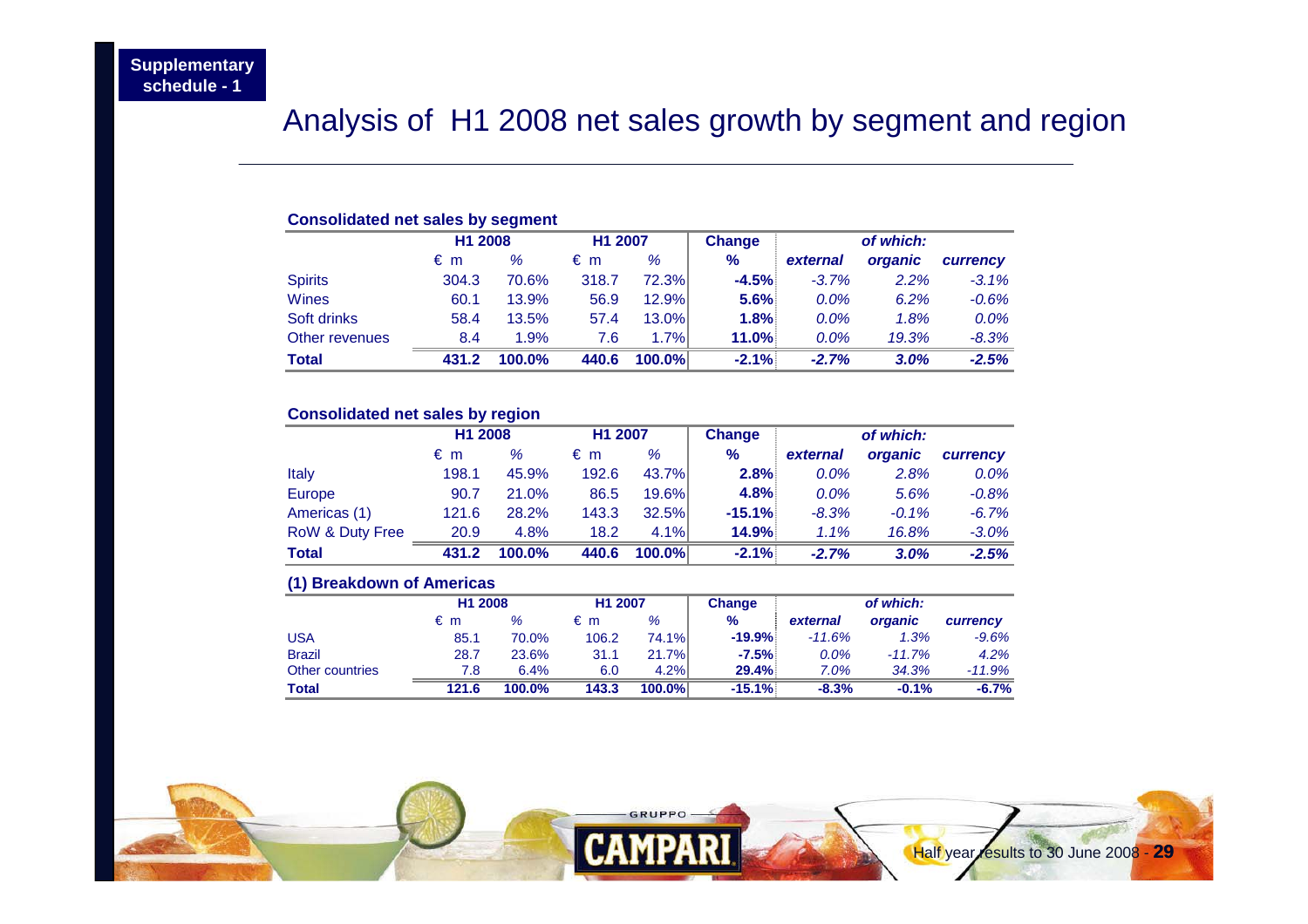### H1 2008 consolidated income statement

|                                       | H1 2008      |               | H1 2007      |               | <b>Change</b> |
|---------------------------------------|--------------|---------------|--------------|---------------|---------------|
|                                       | $\epsilon$ m | $\frac{9}{6}$ | $\epsilon$ m | $\frac{9}{6}$ | $\frac{9}{6}$ |
| Net sales (1)                         | 431.2        | 100.0%        | 440.6        | 100.0%        | $-2.1%$       |
| COGS <sup>(2)</sup>                   | (193.6)      | $-44.9%$      | (201.1)      | $-45.7%$      | $-3.7%$       |
| Gross margin after distribution costs | 237.6        | 55.1%         | 239.4        | 54.3%         | $-0.8%$       |
| Advertising and promotion             | (75.4)       | $-17.5%$      | (79.8)       | $-18.1%$      | $-5.6%$       |
| <b>Contribution after A&amp;P</b>     | 162.2        | 37.6%         | 159.6        | 36.2%         | 1.6%          |
| <b>SG&amp;A<sup>(3)</sup></b>         | (71.5)       | $-16.6%$      | (66.9)       | $-15.2%$      | 6.9%          |
| <b>EBIT before one-off's</b>          | 90.8         | 21.1%         | 92.7         | 21.0%         | $-2.1%$       |
| One-off's                             | 1.7          | 0.4%          | (1.6)        | $-0.4%$       |               |
| <b>Operating profit = EBIT</b>        | 92.5         | 21.4%         | 91.1         | 20.7%         | 1.5%          |
| Net financial income (expenses)       | (8.2)        | $-1.9%$       | (8.5)        | $-1.9%$       | $-3.8%$       |
| Income from associates                | 0.2          | 0.0%          | 0.1          | 0.0%          |               |
| Put option costs                      | (0.7)        | 0.4%          | 0.0          | 0.0%          |               |
| <b>Pretax profit</b>                  | 83.7         | 19.4%         | 82.7         | 18.8%         | 1.3%          |
| <b>Taxes</b>                          | (23.7)       | $-5.5%$       | (25.7)       | $-5.8%$       | $-7.5%$       |
| <b>Net profit</b>                     | 60.0         | 13.9%         | 57.0         | 12.9%         | 5.2%          |
| <b>Minority interests</b>             | (0.1)        | 0.0%          | (0.0)        | 0.0%          |               |
| Group's pretax profit                 | 59.8         | 13.9%         | 56.9         | 12.9%         | 5.1%          |
| Other information:                    |              |               |              |               |               |
| <b>Depreciation</b>                   | (9.6)        | $-2.2%$       | (9.7)        | $-2.2%$       | $-1.0%$       |
| <b>EBITDA before one-off's</b>        | 100.4        | 23.3%         | 102.4        | 23.2%         | $-2.0%$       |
| <b>EBITDA</b>                         | 102.0        | 23.7%         | 100.8        | 22.9%         | 1.2%          |

(1) Net of discounts and excise duties

 $(2)$  Cost of materials + Production costs + distribution expenses

 $(3)$  G&A + other operating income/expenses + selling expenses

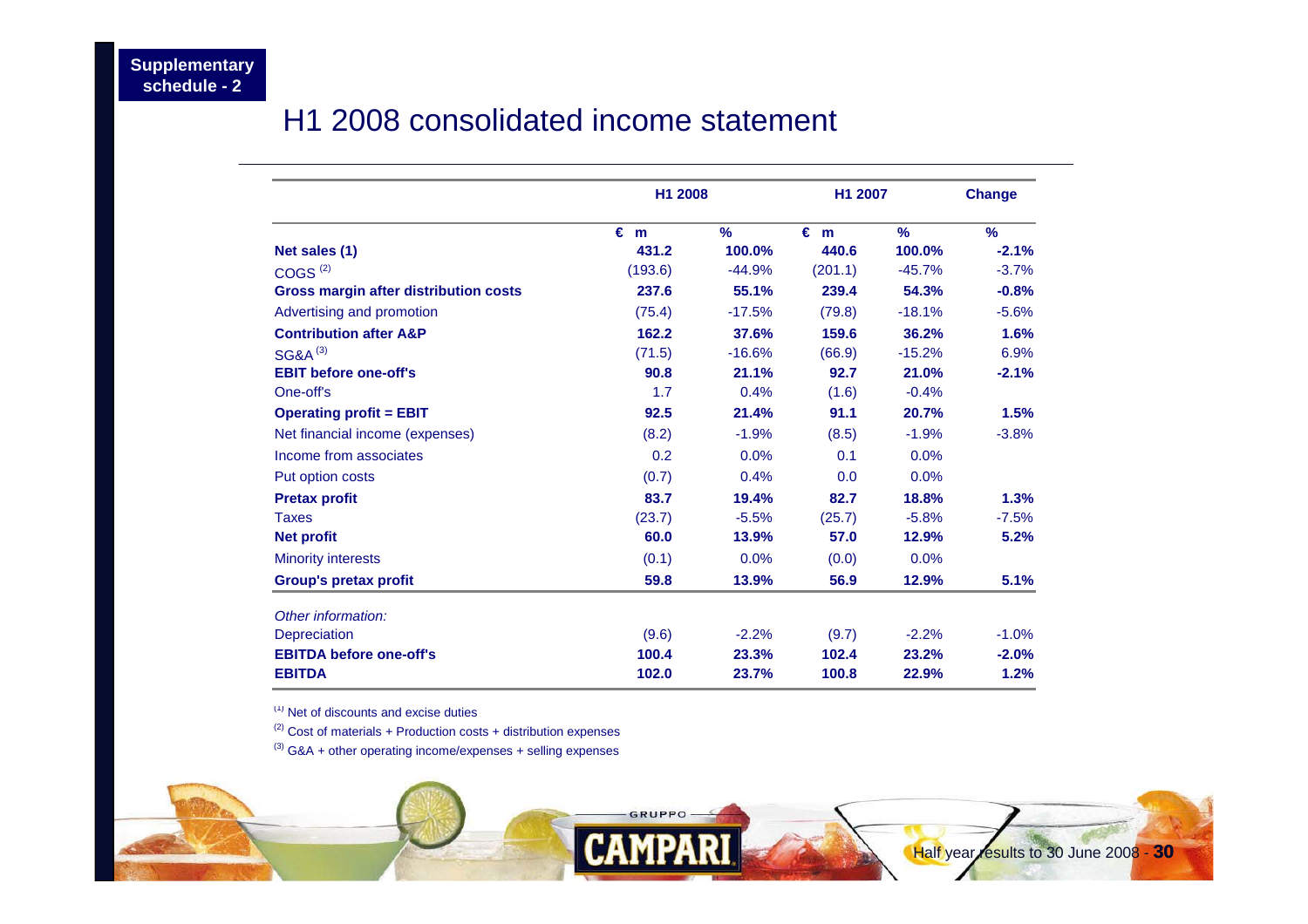### Reclassification of H1 2007 consolidated income statement according to new format

| <b>Previous format</b>                  |              |                 | <b>New format</b>                     |              |               |
|-----------------------------------------|--------------|-----------------|---------------------------------------|--------------|---------------|
|                                         | $\epsilon$ m | $\frac{9}{6}$   |                                       | $\epsilon$ m | $\frac{9}{6}$ |
| <b>Net sales</b>                        | 440.6        | 100.0%          | <b>Net sales</b>                      |              | 440.6 100.0%  |
| <b>COGS</b>                             | (185.0)      | $-42.0%$        |                                       |              |               |
|                                         |              |                 | COGS <sup>(1)</sup>                   | (201.1)      | -45.7%        |
| <b>Gross margin</b>                     | 255.6        | 58.0%           |                                       |              |               |
|                                         |              |                 | Gross margin after distribution costs | 239.4        | 54.3%         |
| Advertising and promotion               |              | $(79.8)$ -18.1% | Advertising and promotion             | (79.8)       | $-18.1%$      |
| Selling and distribution expenses       | (52.1)       | $-11.8%$        |                                       |              |               |
|                                         |              |                 | <b>Contribution after A&amp;P</b>     | 159.6        | 36.2%         |
| <b>Trading profit</b>                   | 123.7        | 28.1%           |                                       |              |               |
| G&A and other operating income/expenses | (31.0)       | $-7.0\%$        |                                       |              |               |
|                                         |              |                 | <b>SG&amp;A<sup>(2)</sup></b>         | (66.9)       | $-15.2%$      |
| <b>EBIT before one-off's</b>            | 92.7         | 21.0%           | <b>EBIT before one-off's</b>          | 92.7         | 21.0%         |
| One-off's                               | (1.6)        | $-0.4\%$        | One-off's                             | (1.6)        | $-0.4%$       |
| <b>Operating profit = EBIT</b>          | 91.1         | 20.7%           | <b>Operating profit = EBIT</b>        | 91.1         | 20.7%         |

 $(1)$  Cost of materials + Production costs + distribution expenses  $(2)$  G&A + other operating income/expenses + selling expenses

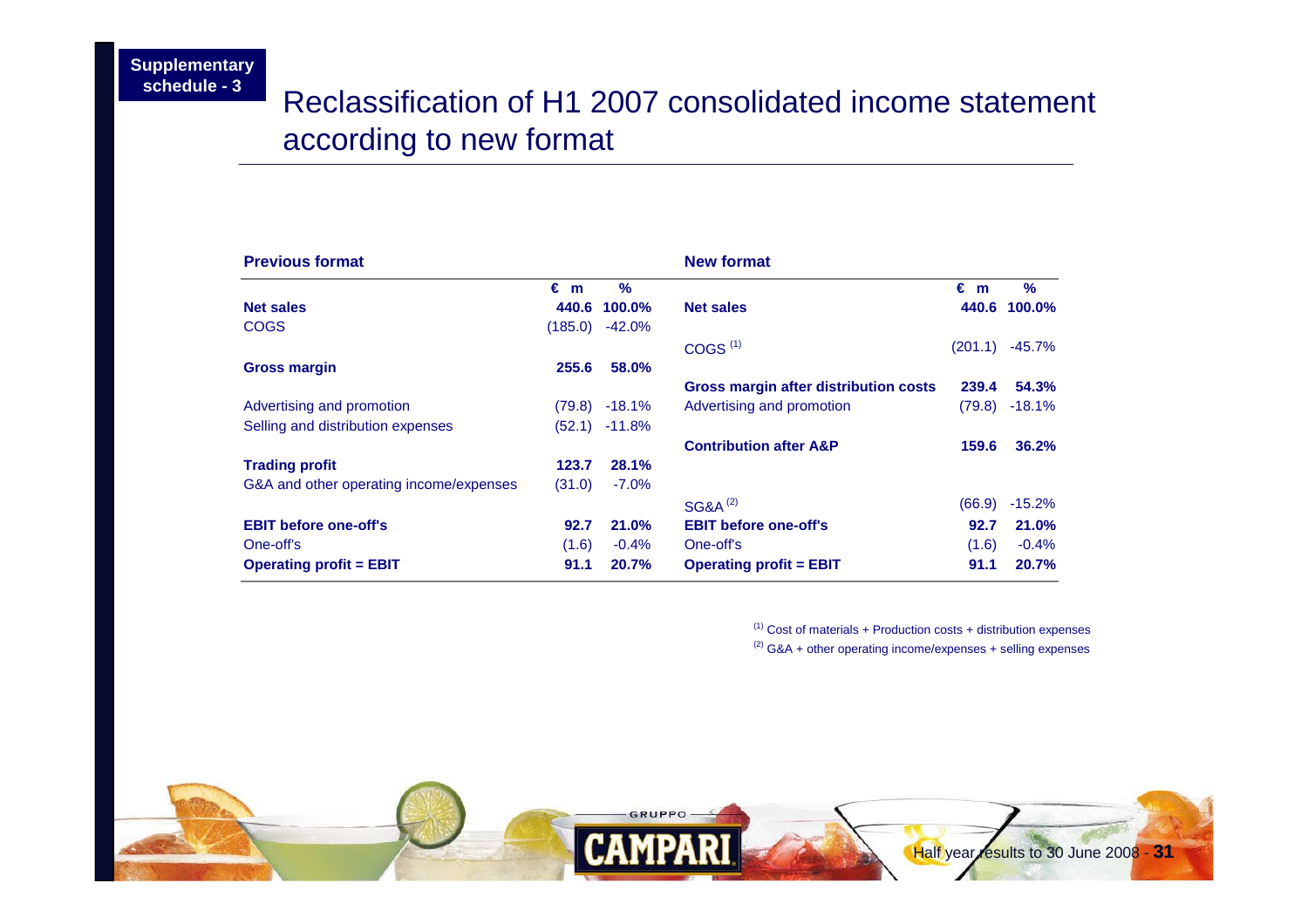## Reclassification of H1 2007 segment analysis according to new format (1 of 2)

|                                   |              | <b>SPIRITS</b> |                                       |              |          |
|-----------------------------------|--------------|----------------|---------------------------------------|--------------|----------|
| <b>Previous format</b>            |              |                | <b>New format</b>                     |              |          |
|                                   | $\epsilon$ m | $\frac{9}{6}$  |                                       | $\epsilon$ m | $\%$     |
| <b>Net sales</b>                  | 318.7        | $100.0\%$      | <b>Net sales</b>                      | 318.7        | 100.0%   |
| COGS                              | (122.2)      | $-38.3%$       |                                       |              |          |
|                                   |              |                | COGS <sup>(1)</sup>                   | (131.2)      | $-41.2%$ |
| <b>Gross margin</b>               | 196.5        | 61.7%          |                                       |              |          |
|                                   |              |                | Gross margin after distribution costs | 187.5        | 58.8%    |
| Advertising and promotion         | (64.0)       | $-20.1%$       | Advertising and promotion             | (64.0)       | $-20.1%$ |
| Selling and distribution expenses | (34.8)       | $-10.9%$       |                                       |              |          |
|                                   |              |                | <b>Contribution after A&amp;P</b>     | 123.4        | 38.7%    |
| <b>Trading profit</b>             | 97.7         | 30.7%          |                                       |              |          |

#### **WINES**

| <b>Previous format</b>            |              |                 | New format                            |              |               |
|-----------------------------------|--------------|-----------------|---------------------------------------|--------------|---------------|
|                                   | $\epsilon$ m | $\frac{9}{6}$   |                                       | $\epsilon$ m | $\frac{9}{6}$ |
| <b>Net sales</b>                  |              | 56.9 100.0%     | <b>Net sales</b>                      |              | 56.9 100.0%   |
| <b>COGS</b>                       | (31.5)       | $-55.3\%$       |                                       |              |               |
|                                   |              |                 | COGS <sup>(1)</sup>                   | (33.8)       | $-59.5%$      |
| <b>Gross margin</b>               | 25.4         | 44.7%           |                                       |              |               |
|                                   |              |                 | Gross margin after distribution costs | 23.1         | 40.5%         |
| Advertising and promotion         |              | $(10.7)$ -18.8% | Advertising and promotion             | (10.7)       | $-18.8%$      |
| Selling and distribution expenses | (8.9)        | $-15.6%$        |                                       |              |               |
|                                   |              |                 | <b>Contribution after A&amp;P</b>     | 12.3         | 21.7%         |
| <b>Trading profit</b>             | 5.9          | 10.3%           |                                       |              |               |

 $(1)$  Cost of materials + Production costs + distribution expenses

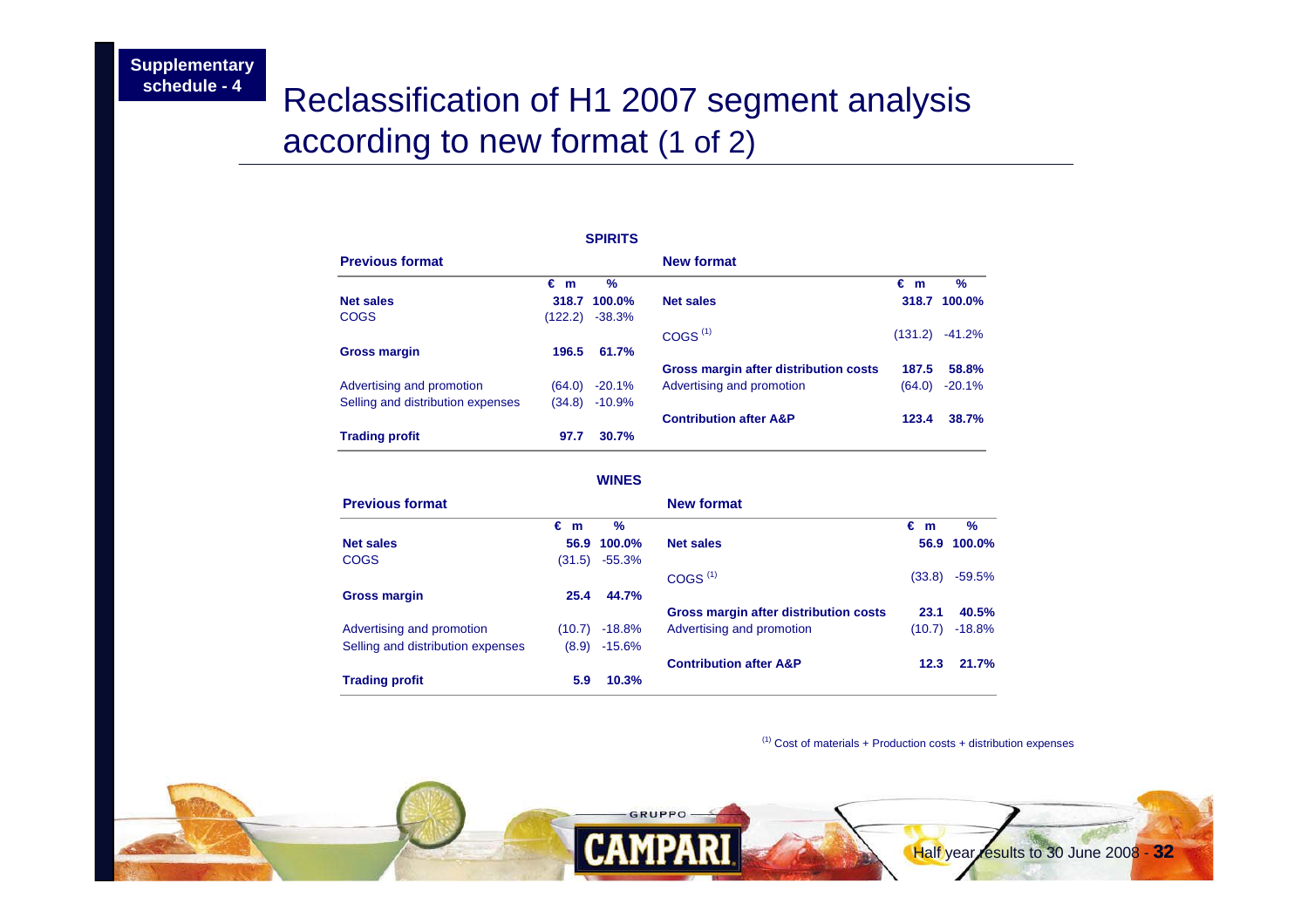## Reclassification of H1 2007 segment analysis according to new format (2 of 2)

#### **SOFT DRINKS**

| <b>Previous format</b>            |        |               | <b>New format</b>                     |                 |               |
|-----------------------------------|--------|---------------|---------------------------------------|-----------------|---------------|
|                                   | €m     | $\frac{9}{6}$ |                                       | $\varepsilon$ m | $\frac{9}{6}$ |
| <b>Net sales</b>                  |        | 57.4 100.0%   | <b>Net sales</b>                      |                 | 57.4 100.0%   |
| <b>COGS</b>                       | (25.1) | -43.8%        |                                       |                 |               |
|                                   |        |               | COGS <sup>(1)</sup>                   | (29.8)          | $-52.0%$      |
| <b>Gross margin</b>               | 32.3   | 56.2%         |                                       |                 |               |
|                                   |        |               | Gross margin after distribution costs | 27.6            | 48.0%         |
| Advertising and promotion         | (5.0)  | $-8.8\%$      | Advertising and promotion             | (5.0)           | $-8.8%$       |
| Selling and distribution expenses | (8.3)  | $-14.5%$      |                                       |                 |               |
|                                   |        |               | <b>Contribution after A&amp;P</b>     | 22.5            | 39.3%         |
| <b>Trading profit</b>             | 18.9   | 32.9%         |                                       |                 |               |

#### **OTHERS**

| <b>Previous format</b>            |       |            | <b>New format</b>                     |       |            |
|-----------------------------------|-------|------------|---------------------------------------|-------|------------|
|                                   | €m    | %          |                                       | €m    | $\%$       |
| <b>Net sales</b>                  |       | 7.6 100.0% | <b>Net sales</b>                      |       | 7.6 100.0% |
| <b>COGS</b>                       | (6.2) | $-81.6%$   |                                       |       |            |
|                                   |       |            | COGS <sup>(1)</sup>                   | (6.2) | $-82.4%$   |
| <b>Gross margin</b>               | 1.4   | 18.4%      |                                       |       |            |
|                                   |       |            | Gross margin after distribution costs | 1.3   | 17.6%      |
| Advertising and promotion         | (0.0) | $-0.2%$    | Advertising and promotion             | (0.0) | $-0.2%$    |
| Selling and distribution expenses | (0.1) | $-1.1%$    |                                       |       |            |
|                                   |       |            | <b>Contribution after A&amp;P</b>     | 1.3   | 17.4%      |
| <b>Trading profit</b>             | 1.3   | 17.1%      |                                       |       |            |

 $(1)$  Cost of materials + Production costs + distribution expenses

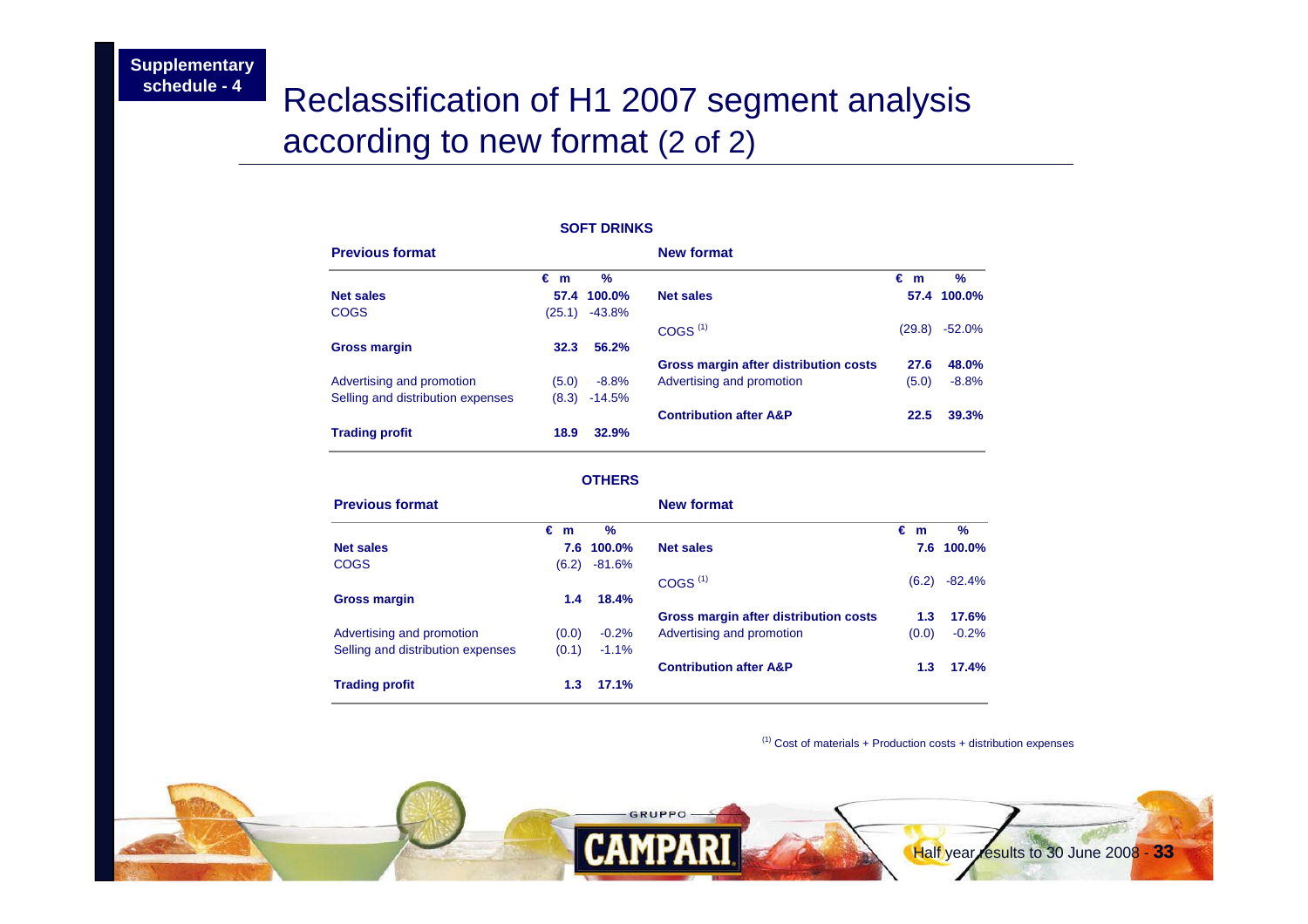### Consolidated balance sheet at 30 June 2008

Invested capital and financing sources

| $(\epsilon$ million)                                          | <b>30 June 2008</b> | 31 December 2007 | <b>Change</b> |
|---------------------------------------------------------------|---------------------|------------------|---------------|
| <b>Inventories</b>                                            | 172.0               | 166.9            | 5.1           |
| <b>Trade receivables</b>                                      | 266.2               | 280.0            | (13.8)        |
| <b>Trade payables</b>                                         | (135.8)             | (156.6)          | 20.8          |
| <b>Operating working capital</b>                              | 302.4               | 290.4            | 12.1          |
| <b>Tax credits</b>                                            | 5.4                 | 9.6              | (4.2)         |
| Other receivables, other current assets                       | 27.8                | 28.3             | (0.5)         |
| <b>Other current assets</b>                                   | 33.2                | 38.0             | (4.7)         |
| Payables for taxes                                            | (44.0)              | (54.6)           | 10.6          |
| <b>Other current liabilities</b>                              | (33.8)              | (39.4)           | 5.7           |
| <b>Other current liabilities</b>                              | (77.8)              | (94.0)           | 16.2          |
| Staff severance fund                                          | (10.6)              | (11.7)           | 1.0           |
| Deferred taxes                                                | (64.9)              | (60.7)           | (4.3)         |
| Pre-paid taxes                                                | 15.4                | 15.9             | (0.5)         |
| Other non-current assets                                      | 3.2                 | 4.2              | (1.0)         |
| Other non-current liabilities                                 | (9.1)               | (11.0)           | 1.9           |
| <b>Other net assets/liabilities</b>                           | (66.1)              | (63.3)           | (2.7)         |
| Net tangible assets (included biological assets and property) | 176.3               | 175.3            | 1.0           |
| <b>Goodwill and trademarks</b>                                | 866.7               | 817.3            | 49.4          |
| Non-current assets for sale                                   | 12.7                | 2.5              | 10.2          |
| Equity investments and own shares                             | 0.5                 | 0.6              | (0.1)         |
| <b>Total fixed assets</b>                                     | 1,056.2             | 995.7            | 60.5          |
| <b>Invested Capital</b>                                       | 1,248.0             | 1,166.6          | 81.4          |
| Shareholders' equity                                          | 890.9               | 876.6            | 14.3          |
| <b>Minority interests</b>                                     | 2.3                 | 1.9              | 0.4           |
| Net financial position                                        | 354.8               | 288.1            | 66.7          |
| <b>Financing sources</b>                                      | 1,248.0             | 1,166.7          | 81.4          |

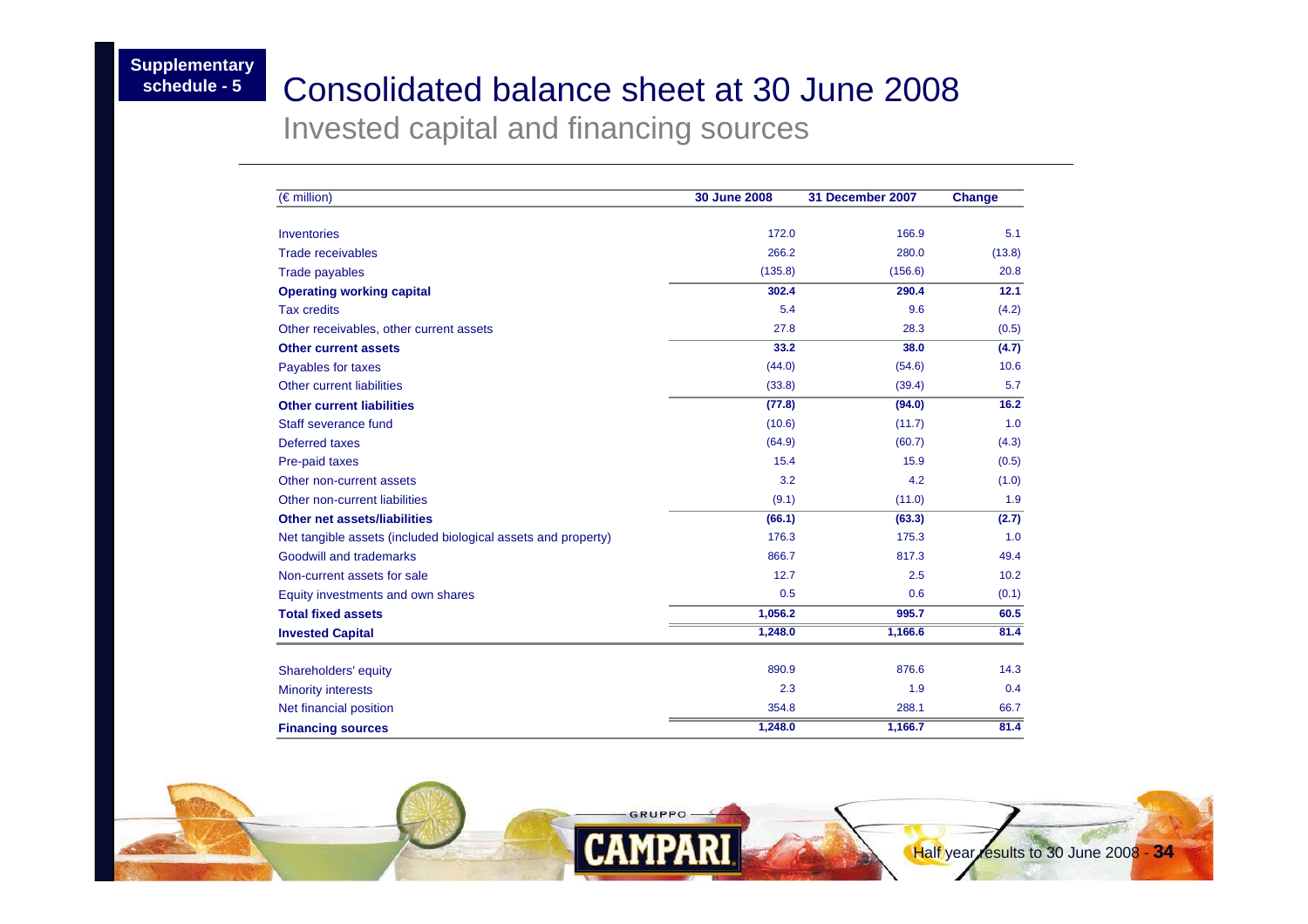## <sup>6</sup> Consolidated balance sheet at 30 June 2008 (1 of 2) Assets

| $(\epsilon$ million)                                  | 30 June 2008 | 31 December 2007 | <b>Change</b> |
|-------------------------------------------------------|--------------|------------------|---------------|
| <b>ASSETS</b>                                         |              |                  |               |
| <b>Non-current assets</b>                             |              |                  |               |
| Net tangible fixed assets                             | 159.1        | 155.4            | 3.7           |
| <b>Biological assets</b>                              | 16.6         | 15.9             | 0.7           |
| Investment property                                   | 0.7          | 4.0              | (3.3)         |
| Goodwill and trademarks                               | 861.6        | 812.2            | 49.5          |
| Intangible assets with a finite life                  | 5.0          | 5.1              | (0.1)         |
| Investment in affiliated companies and joint ventures | 0.5          | 0.6              | (0.1)         |
| Deferred tax assets                                   | 15.4         | 15.9             | (0.5)         |
| Other non-current asssets                             | 8.1          | 10.0             | (1.9)         |
| <b>Total non-current assets</b>                       | 1,067.0      | 1,019.1          | 47.9          |
| <b>Current assets</b>                                 |              |                  |               |
| Inventories                                           | 172.0        | 166.9            | 5.1           |
| <b>Trade receivables</b>                              | 266.2        | 280.0            | (13.8)        |
| <b>Financial receivables</b>                          | 3.5          | 2.9              | 0.6           |
| Cash and cash equivalents                             | 110.3        | 199.8            | (89.5)        |
| Other receivables                                     | 32.3         | 37.1             | (4.9)         |
| <b>Total current assets</b>                           | 584.3        | 686.7            | (102.5)       |
| Non-current assets held for sale                      | 12.7         | 2.5              | 10.2          |
| <b>Total assets</b>                                   | 1,664.0      | 1,708.3          | (44.4)        |

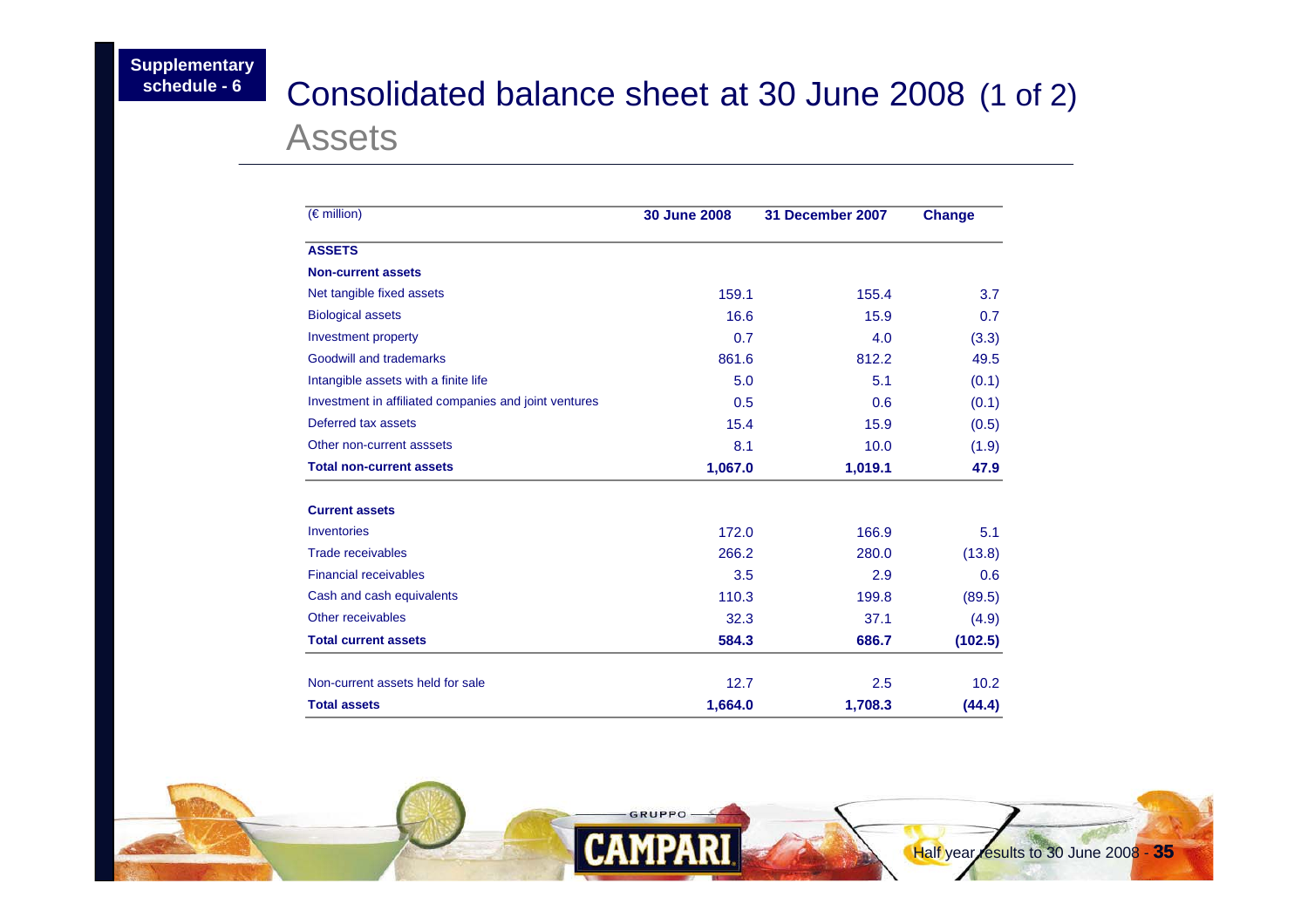## <sup>6</sup> Consolidated balance sheet at 30 June 2008 (2 of 2) Liabilities

| $(\in$ million)                                        | 30 June 2008 | 31 December 2007 | <b>Change</b> |
|--------------------------------------------------------|--------------|------------------|---------------|
| <b>Shareholders' equity</b>                            |              |                  |               |
| Share capital                                          | 29.0         | 29.0             | 0.0           |
| <b>Reserves</b>                                        | 861.9        | 847.6            | 14.3          |
| Group's shareholders' equity                           | 890.9        | 876.6            | 14.3          |
| <b>Minority interests</b>                              | 2.1          | 1.9              | 0.1           |
| <b>Total shareholders' equity</b>                      | 893.0        | 878.6            | 14.4          |
| <b>LIABILITIES</b>                                     |              |                  |               |
| <b>Non-current liabilities</b>                         |              |                  |               |
| <b>Bonds</b>                                           | 268.5        | 287.7            | (19.2)        |
| Other non-current financial liabilities                | 97.0         | 72.6             | 24.4          |
| Staff severance fund and other personnel-related funds | 10.6         | 11.7             | (1.0)         |
| Provisions for risks and future liabilities            | 9.1          | 11.0             | (1.9)         |
| Deferred tax                                           | 64.9         | 60.7             | 4.3           |
| Other non-current liabilities                          | 0.0          | 0.0              | 0.0           |
| <b>Total non-current liabilities</b>                   | 450.2        | 443.6            | 6.5           |
| <b>Current liabilities</b>                             |              |                  |               |
| <b>Banks borrowings</b>                                | 86.4         | 114.4            | (28.0)        |
| <b>Other financial liabilities</b>                     | 20.7         | 21.2             | (0.5)         |
| Payables to suppliers                                  | 135.8        | 156.6            | (20.8)        |
| Payables for taxes                                     | 44.0         | 54.6             | (10.6)        |
| Other current liabilities                              | 34.0         | 39.4             | (5.4)         |
| <b>Total current liabilities</b>                       | 320.8        | 386.1            | (65.3)        |
| <b>Total liabilities and stockholders'equity</b>       | 1,664.0      | 1,708.3          | (44.4)        |

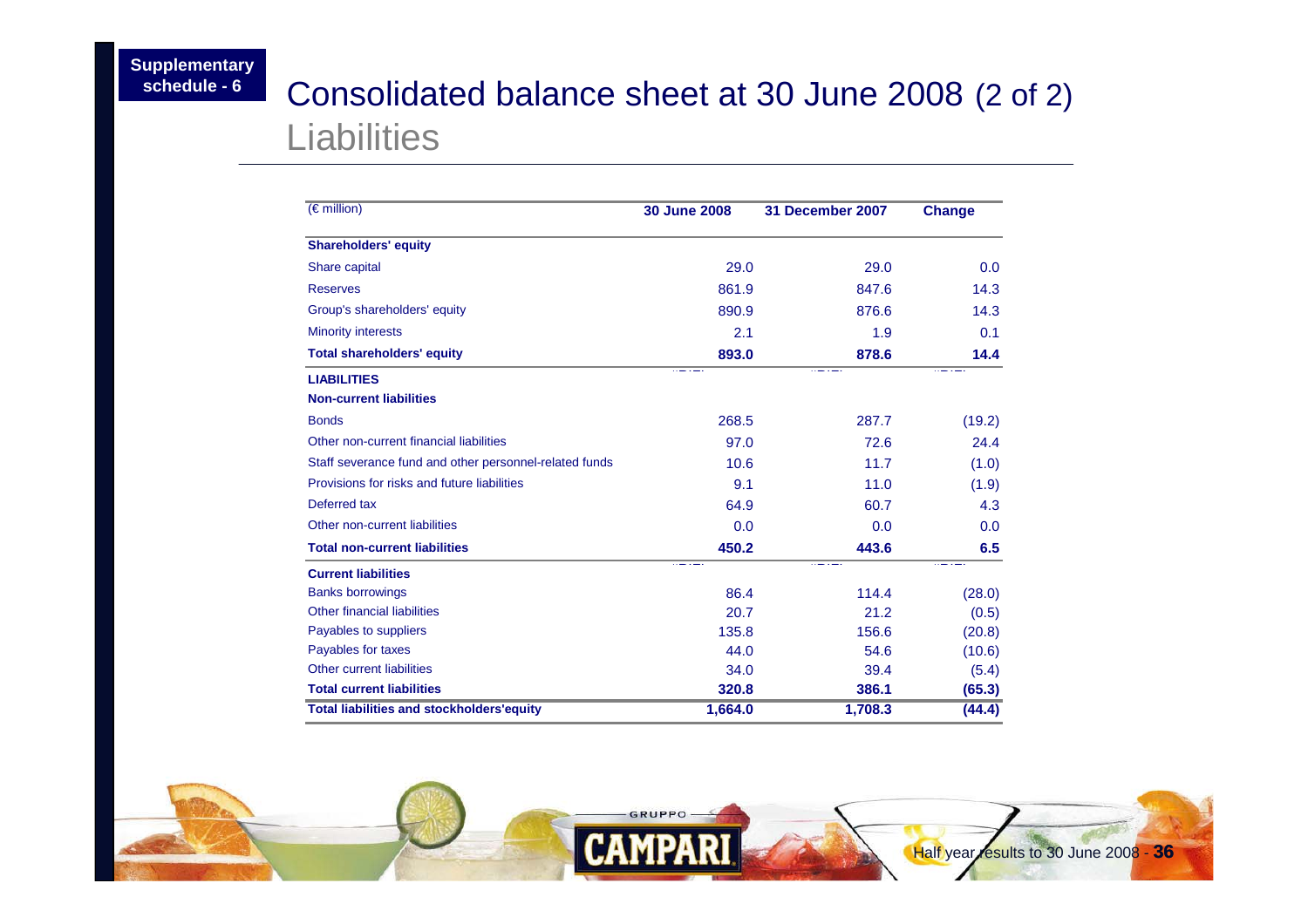## H1 2008 consolidated cash flow (1 of 2)

| $\epsilon$ million                                              | <b>30 June 2008</b> | <b>30 June 2007</b> |
|-----------------------------------------------------------------|---------------------|---------------------|
| Cash flow generated by operating activities                     |                     |                     |
| <b>Ebit</b>                                                     | 92.5                | 91.1                |
| Non-cash items                                                  |                     |                     |
| Depreciation                                                    | 9.6                 | 9.7                 |
| Gains on sale of fixed assets                                   | (6.3)               | (1.4)               |
| Write-off of tangible fixed assets                              | 0.0                 | 0.0                 |
| <b>Provisions</b>                                               | 0.7                 | 1.5                 |
| Use of provisions                                               | (3.7)               | (3.3)               |
| Other non cash items                                            | 0.3                 | 1.0                 |
| Net change in Operating Working Capital                         | (14.7)              | (14.3)              |
| Changes in tax payables and receivables and other non financial | (0.3)               | 0.9                 |
| Taxes on income paid                                            | (28.8)              | (6.1)               |
|                                                                 | 49.3                | 79.2                |
| Net cash flow generated (used) by investing activities          |                     |                     |
| Acquisition of tangible and intangible fixed assets             | (22.0)              | (13.2)              |
| Income from disposals of tangible fixed assets                  | 7.9                 | 6.4                 |
| Payments on account for new headquarters                        | 1.5                 | 0.0                 |
| Purchase of trademarks                                          | 0.0                 | 0.0                 |
| Purchase of companies or holdings in subsidiaries               | (57.0)              | (1.2)               |
| Interests received                                              | 5.6                 | 5.6                 |
| Dividends received                                              | 0.3                 | 0.0                 |
| Other changes                                                   | (0.2)               | 0.1                 |
|                                                                 | (64.0)              | (2.3)               |

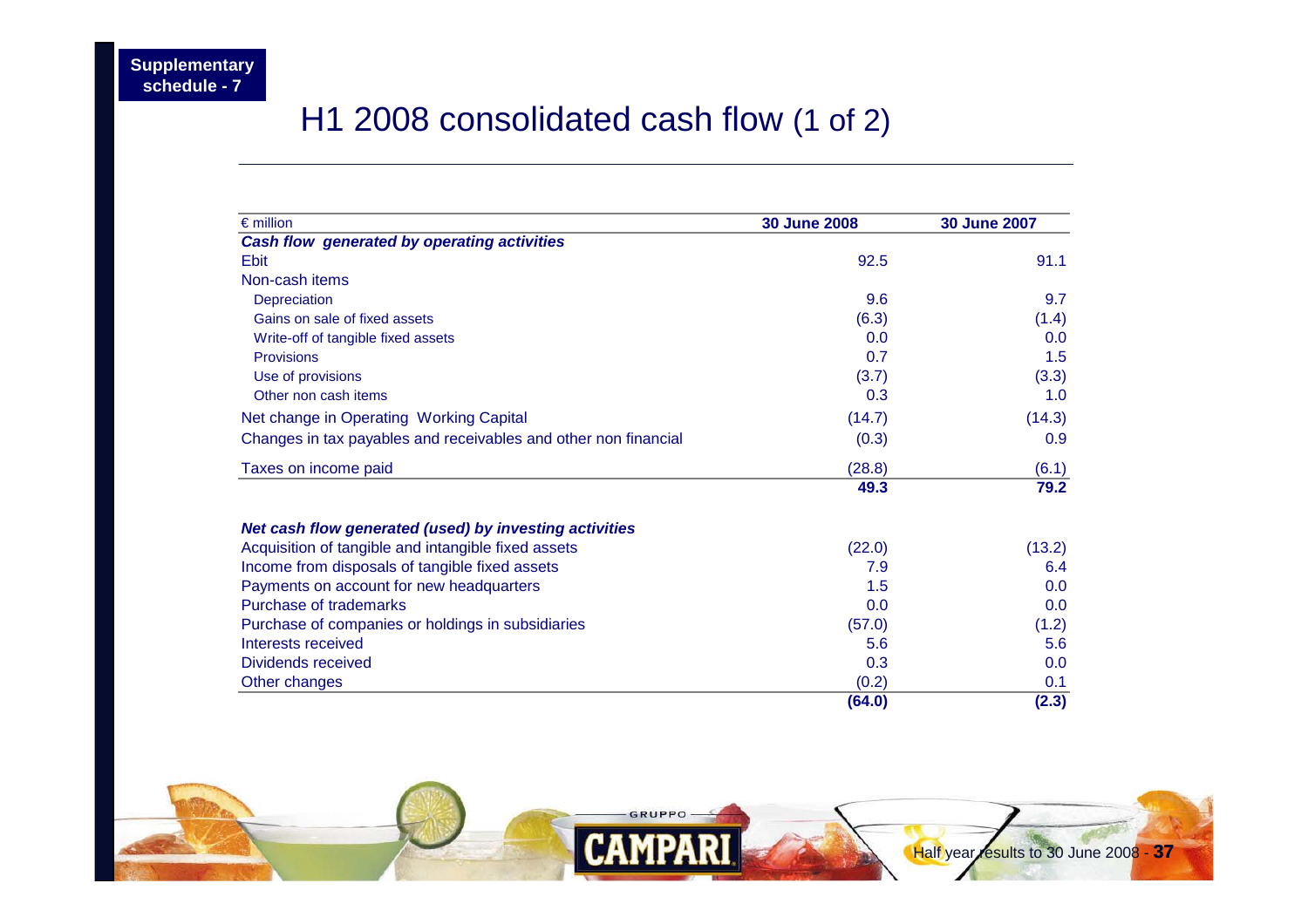## H1 2008 consolidated cash flow (2 of 2)

| $\epsilon$ million                                        | <b>30 June 2008</b> | <b>30 June 2007</b> |
|-----------------------------------------------------------|---------------------|---------------------|
| Cash flow generated (used) by financing activities        |                     |                     |
| Payment of medium-long term loans                         | (1.8)               | (1.5)               |
| Net change in short-term bank borrowings                  | (28.2)              | (96.3)              |
| Interests paid                                            | (13.1)              | (14.0)              |
| Change in other financial payables and receivables        | 0.0                 | (0.5)               |
| Own shares purchase and sale                              | 0.0                 | 8.2                 |
| Dividends paid to minorities                              | (0.4)               | (0.0)               |
| Net change in equity investments                          | 0.0                 | 1.0                 |
| Dividend paid by Group                                    | (31.8)              | (29.0)              |
|                                                           | (75.3)              | (132.2)             |
| <b>Exchange rate effects and other equity movements</b>   |                     |                     |
| <b>Exchange rate effects on Operating Working Capital</b> | 2.7                 | (2.2)               |
| Other exchange rate effects and other movements           | (2.1)               | 6.0                 |
|                                                           | 0.6                 | 3.7                 |
| Net increase (decrease) in cash and banks                 | (89.5)              | (51.6)              |
| Net cash position at the beginning of period              | 199.8               | 239.0               |
| Net cash position at the end of period                    | 110.3               | 187.4               |

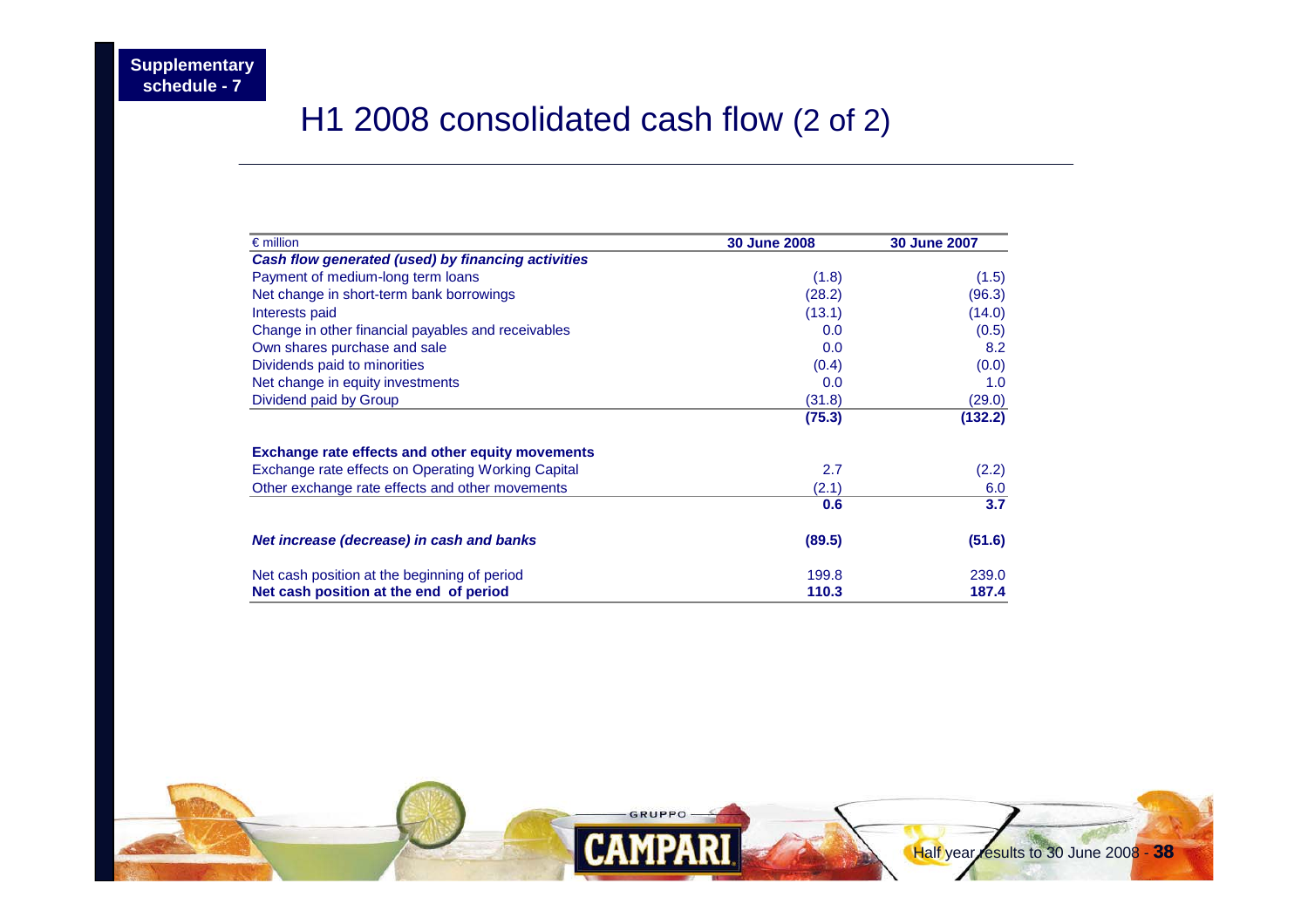### Average exchange rates in H1 2008

|                               | H <sub>1</sub> 2008 | H <sub>1</sub> 2007 | % change  |
|-------------------------------|---------------------|---------------------|-----------|
| US dollar: 1 Euro             | 1.531               | 1.329               |           |
| Euro: 1 US dollar             | 0.6532              | 0.7522              | $-13.2\%$ |
| <b>Brazilian Real: 1 Euro</b> | 2.595               | 2.719               |           |
| Euro: 1 Brazilian Real        | 0.3854              | 0.3678              | 4.8%      |